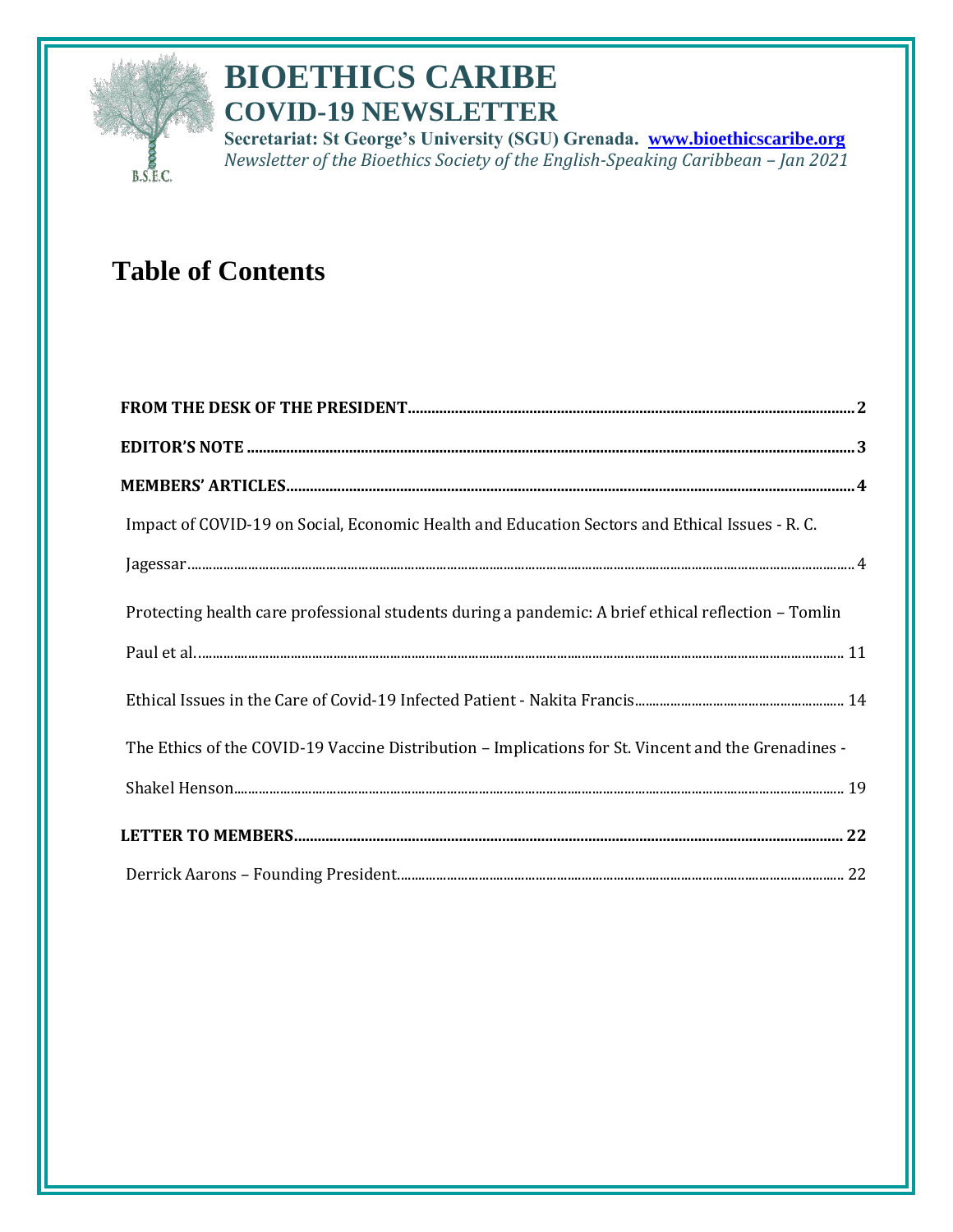

## **FROM THE DESK OF THE PRESIDENT**

<span id="page-1-0"></span>January 25, 2021

The Bioethics Society of the English-Speaking Caribbean (BSEC) has been continuously striving to increase the knowledge and understanding of Bioethics through promoting and fostering deliberations across the English-Speaking Caribbean nations.

BSEC has the tradition of releasing E-newsletters and blogs every year focusing on important global events. The Covid-19 pandemic has disrupted nations and communities in so many ways and it is only appropriate to raise awareness and educate people on the ethical issues raised by this pandemic.

I thank the contributors, Dr Grace Sirju-Charran for her usual editorial reviews and Ms Kamille Williams for her consistent support to the Society.

**Professor Hariharan Seetharaman UWI St. Augustine, Trinidad & Tobago** President, Bioethics Society of English-Speaking Caribbean Email: [Hariharan.Seetharaman@sta.uwi.edu](mailto:Hariharan.Seetharaman@sta.uwi.edu) Tel: 1-868-662-2002 Ext: 82003 (Office)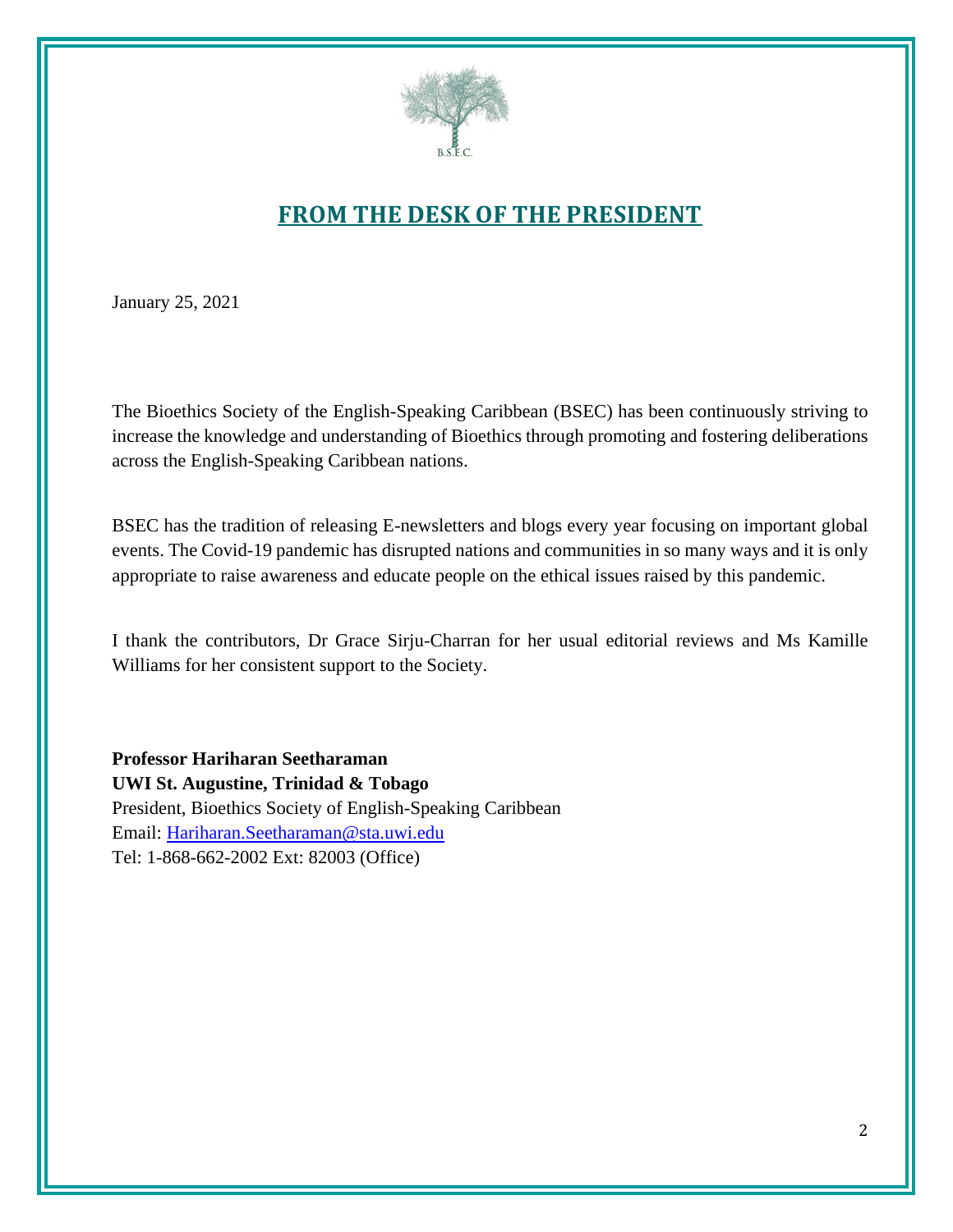## **EDITOR'S NOTE**

<span id="page-2-0"></span>*This special edition of the newsletter consists of four articles dealing with the COVID-19 pandemic.*

- ❖ *The submission by Raymond Jagessar (University of Guyana) gives an overview of the disease and its impact on Humanity with reference to the various sectors in society and suggests some ethical guidelines to manage the impact.*
- ❖ *Tomlin Paul and co-authors (UWI, Mona) reflect on the challenge faced in teaching lab-based courses and clinical training for medical students and the ethical dilemma it presents.*
- ❖ *Nakita Francis(CREEi candidate) explores the ethical issues in the care of COVID-19 patients and the management of the pandemic in Grenada.*
- ❖ *Shakel Henson (St Vincent and the Grenadines) focuses on the ethics of the COVID-19 vaccine distribution.*
- ❖ *Also included is a letter of "reconnaisance" from the founding President, Dr. Derrick Aarons, which gives some insightful history of BSEC, which is helpful moving forward..*

*Grace Sirju-Charran Editor and Vice-President*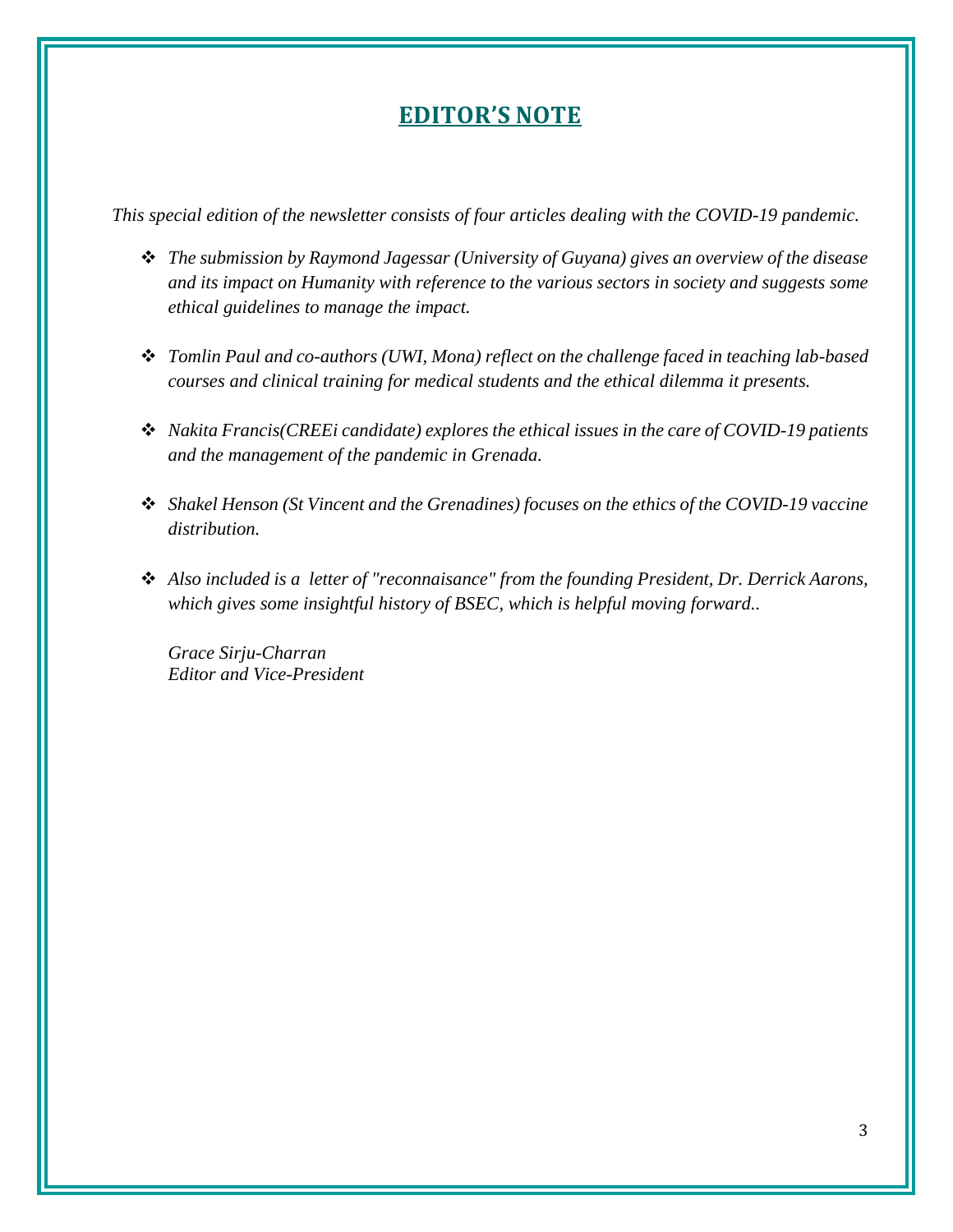## **MEMBERS' ARTICLES**

### <span id="page-3-1"></span><span id="page-3-0"></span>**Impact of COVID-19 on Social, Economic Health and Education Sectors and Ethical Issues - R. C. Jagessar**

**<sup>1</sup> Department of Chemistry, Faculty of Natural Sciences, University of Guyana, South America.**

#### **Abstract**

Coronavirus disease 2019 (COVID-19), is a contagious [disease](https://en.wikipedia.org/wiki/Disease) induced by [severe acute](https://en.wikipedia.org/wiki/Severe_acute_respiratory_syndrome_coronavirus_2)  [respiratory syndrome coronavirus 2](https://en.wikipedia.org/wiki/Severe_acute_respiratory_syndrome_coronavirus_2) (SARS-COV-2). The first case was identified in [Wuhan,](https://en.wikipedia.org/wiki/Wuhan) China, in December 2019. It has since spread worldwide, and became a pandemic in March, 2020. Added to this, is the emergence of a mutant SARS-COVID-2-viral strain (B.1.1.7) in the UK in December, 2020. COVID-19, is spread between people during close contact via small droplets, produced by coughing, sneezing, talking and singing. Its also airborne, requiring particulate matter for transmission. A person can become symptomatic or remain asymptomatic. COVID-19 can be prevented by social distancing and the wearing of cloth face masks, surgical masks, respirators, or other face coverings to control droplet transmission. Even though a vaccine, manufactured by Pfizer and Moderna and approved by FDA, is now commercial. The entire world awaits widespread inoculation. COVID-19 has affected humanity in many facets: health, socially, economically and in education. In health, tremendous burden has been placed to save patients life as the number of mortality and morbidity cases increases across the globe. To date, 89,603,838 million cases have been reported with over 1,926,228 deaths with 49,708,126 recovered cases. The economy of every country has been affected, as there have been severe job cuts, lockdown, decrease in world trade, border shut down etc. Production and productivity have significantly fallen across the globe in every sector. In the education sector, many universities, primary and secondary schools around the globe have resorted to online teaching, as opposed to " Face to Face" teachings. While this, to a large extent, is effective at the University level, it's not so at primary and secondary schools. Covid-19 has dramatically changed the social fabric of societies around the globe. Social gathering is prohibited, as denounced by the World Health Organisation( WHO) and the United States Centre for Disease Control (CDC). Many restaurants and other business places, have been operating within the curfew periods. Church gathering have also been prohibited. At the moment, we must adhere to protocol enacted by WHO and CDC, whilst we await the confirmatory use of the vaccine.

**Keywords:** COVID-19, SARS-COV-2, health, social, economic, health sector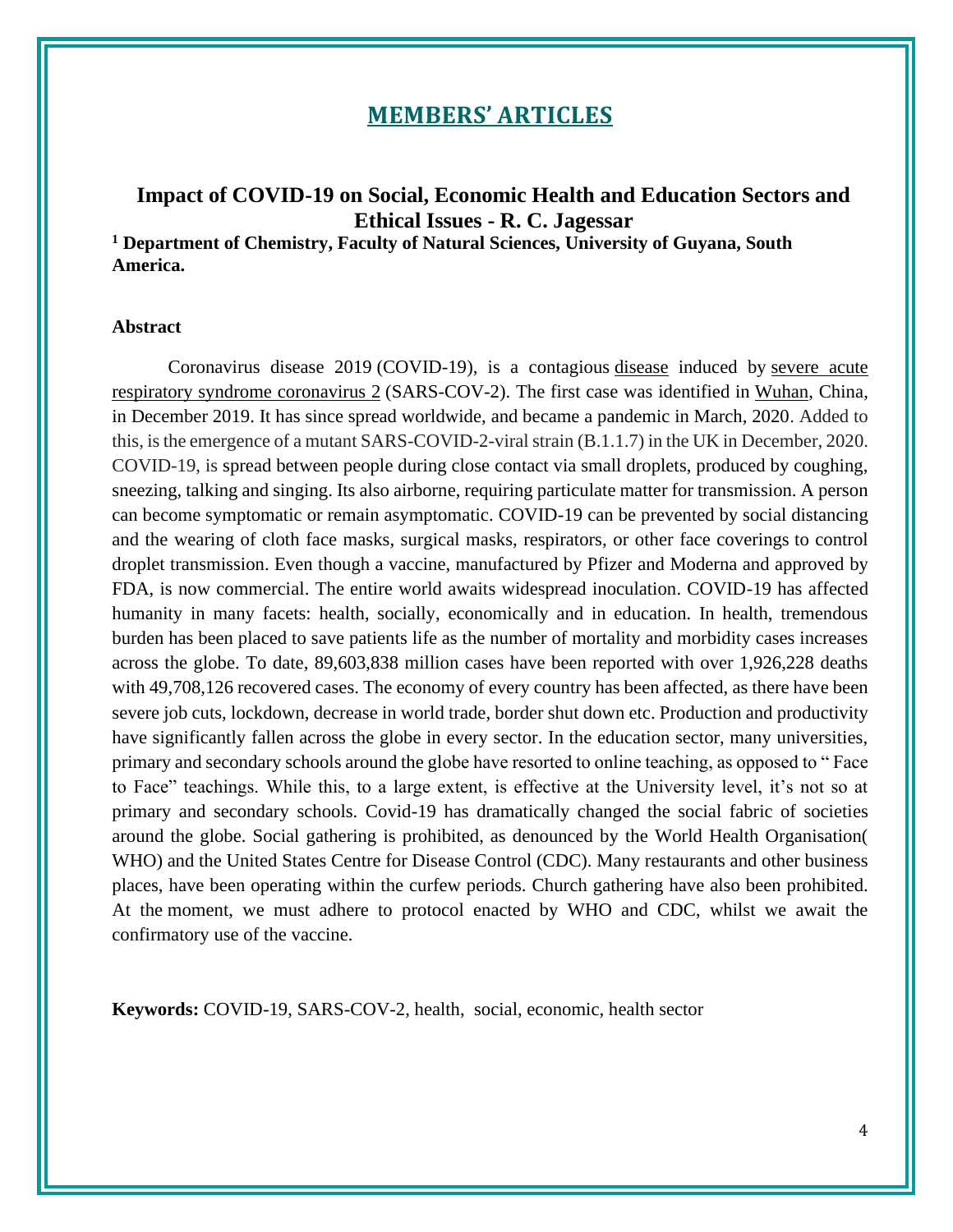#### **1. Introduction:**

COVID-19 is an infectious new disease induced by severe acute respiratory syndrome coronavirus 2 (SARS-COV-2), a novel virus<sup>1</sup> and a mutant of SARS-COV-1. The outbreak was first identified in Wuhan, China, in December 2019, though there is speculation that the virus could have originated elsewhere<sup>2-3</sup>. The outbreak was declared a Public Health Emergency of International Concern on 30th January 2020 and a pandemic on  $11<sup>th</sup>$  March by the World Health Organisation (WHO). As of  $15<sup>th</sup>$  November 2020, more than 54.1 million cases have been confirmed, with more than 1.31 million deaths<sup>4-5</sup>.

The virus is primarily spread between people during close contact via small droplets, produced by coughing, sneezing, talking and singing. The droplets usually fall to the ground or onto surfaces, rather than travelling through air over long distances. As of June 2020, research has shown that speechgenerated droplets may remain airborne for tens of minutes, providing the opportunity for the virus to be further spread by particulate matter in the atmosphere  $6.7$ . People may become infected by touching a contaminated surface and then touching their face Airborne transmission can also occur indoors, in high risk locations, such as in restaurants, choirs, gyms, nightclubs, offices, and religious venues, often when they are crowded or less ventilated. It also occurs in hospitals, often when aerosol-generating medical procedures are performed on COVID-19 patients.<sup>6-7</sup>.

Since, the ACE-2 receptors permeate several organs in the body, and the virus binds to ACE-2 receptors via its spike S proteins, it has resulted in several complications such as acute respiratory distress syndrome (ARDS), cytokine storm, multi-organ failure, septic-shock, pneumonia, and blood clots, with eventual death, unless the immune system can produce the requisite antibodies to kill the virus. Some of the common symptoms experienced are: fever, chills headache cough, fatigue, shortness of breath and loss of sense of smell and taste, sore throat, congestion or runny nose, nausea or vomiting, diarrhea, muscle or body aches. In health, a person can become symptomatic or asymptomatic $8-10$ .

COVID-19 currently can be diagnosed on the basis of symptoms and confirmed using reverse transcription polymerase chain reaction (RT-PCR) testing of infected secretions. Chest CT scans may be helpful to diagnose COVID-19 in individuals with a high clinical suspicion of infection $11-14$ .

COVID-19 can be prevented by social distancing and the wearing of cloth face masks, surgical masks, respirators, or other face coverings to control droplet transmission. Indoor transmission may be decreased with well maintained heating and ventilation systems to maintain good air circulation and increase the use of outdoor air  $6-7$ .

#### **2. Effects on humanity:**

COVID-19 has affected humanity in many sectors: health, social relations, the economy and education. This is compounded by greater transmissibility via the emergence in the UK of a new viral strain of SARS-COV-2, resulting from mutation. Even though, a vaccine has now been manufactured by Pfizer and Moderna and is being dispersed around the globe, we wait to see the effect of mass vaccination.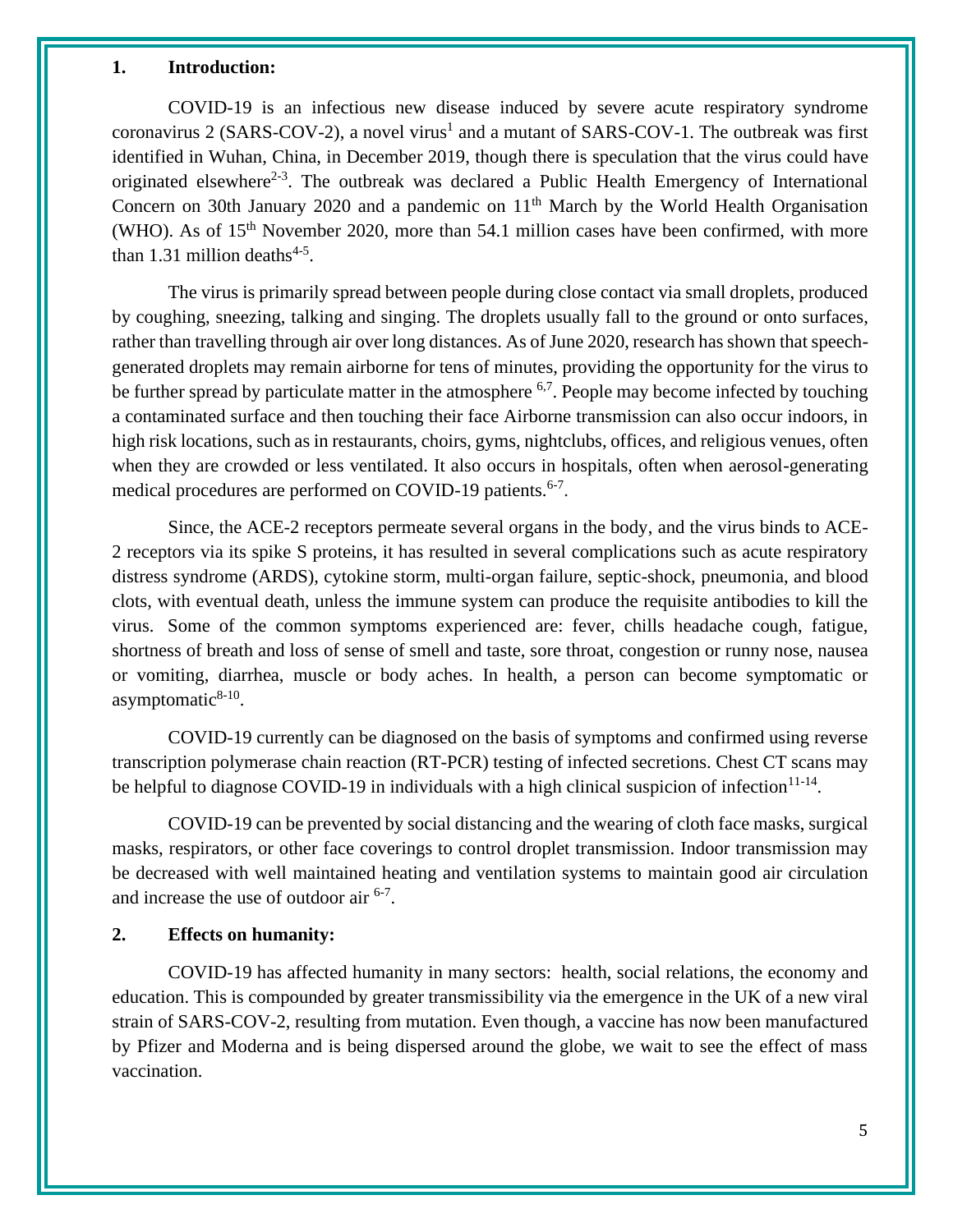In the health sector of every country of the world, Covid-19, has resulted in dramatic high mortality and morbidity and presents an unprecedented challenge to public and private health sectors. Globally, as of January,  $10^{th}$ , there are 89,603,838 confirmed cases, 1,926,228 deaths and the number of recovered cases being 49,708, 126. The country most seriously affected are the United States, followed by Brazil. In the USA, the state of California seems to be the most highly affected. In Guyana, the number of confirmed cases is 6,510 with 167 deaths and 5,900 recovered cases. These figures are ascending daily. It has resulted in hospital being flooded with patients, increasing number of ICU beds, increasing number of mechanical ventilators, which are very costly, and has put tremendous strain, financially on the health sector  $15-17$ .

COVID-19 has destroyed the social fabrics of societies around the globe. Socialization is prevented as WHO and CDC imposed a 6 feet social distancing to prevent transmission of the virus. The initial response to COVID-19 was a total lockdown. Non-essential services have been terminated in many countries of the Caribbean and the rest of the world. Hospitals, fuel production, electrical power, public sanitation and law enforcement are part of the essential services that haven't been suspended across the Caribbean and most countries of the globe. Many restaurants, bars etc. , supermarkets can only operate within the curfew periods. Restaurants and other dining places have been operating on a "take away" service. In many countries of the Globe and in the Caribbean, the 6pm to 6am social curfew has been imposed, whereas in some countries, its 10pm to 4 am. In addition, churches around the globe have been closed, with church services online. Covid-19 restrictions have also, resulted in civil unrest in the USA, with the loss of lives.

The education sector of every country has been affected to a very large extent. Many universities across the Caribbean and around the globe have resorted to online delivery, rather than the "face mode" delivery to see the realization of their curriculum. Most have been using the zoom/moodle platform. While this has worked well for courses with theoretical components, it presented a challenge for courses that have a practical component. Thus, students have had to pursue virtual laboratory sessions and thus not been able to have the actual " hands on" experience. It is the nursery, primary and secondary schools that are affected seriously, in comparison to the universities. Nursery schools are closed across the Caribbean, whereas students in primary schools are taught online to some extent. In Guyana, only forms four (4) and five (5) students are allowed to go to secondary school, so that they can complete the CXC curriculum, in preparation for exam in May/June/2021. Thus, COVID-19, will create an education vacuum in societies in years to come.

Economically, COVID-19, has affected the economy of all countries across the globe. Many jobs have been decimated in the developed world and developing countries. Millions of livelihoods are at risk. Countries, like the USA have seen the most job loss, followed by European countries. Companies and manufacturing industries have been operating on a "skeleton staff". Job loss/cuts are also seen in the Caribbean, but not to that extent seen in the developed countries. Production and productivity across the various sectors have declined significantly. Due to the closure of several companies operating across the globe, there has been a decrease in world trade. Border closures, trade restrictions and confinement measures have been preventing farmers from accessing markets, including for buying inputs and selling their produce, and agricultural workers from harvesting crops, thus disrupting domestic and international food supply chains and reducing access to healthy, safe and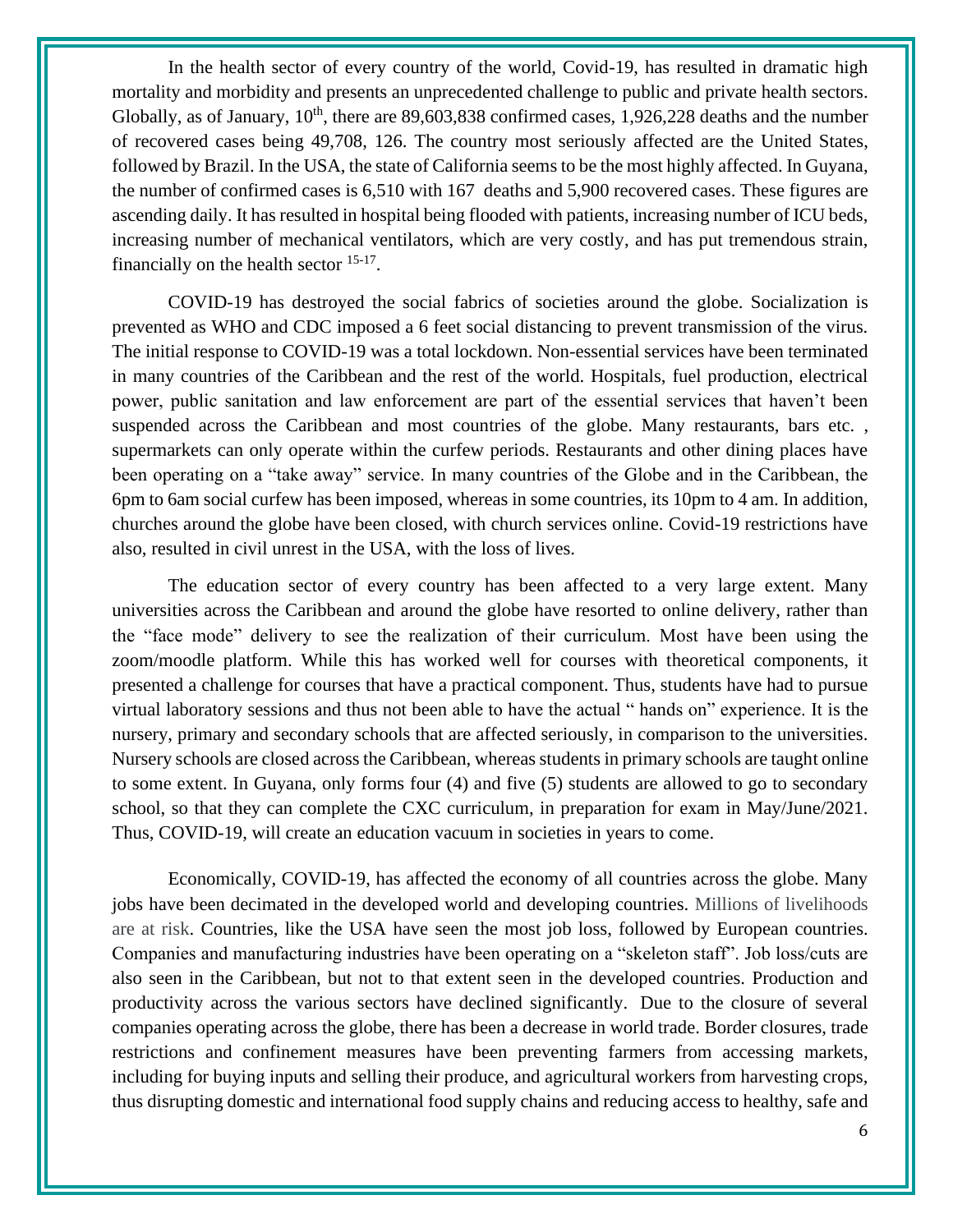diverse diets. Tens of millions of people are at risk of falling into extreme poverty, while the number of undernourished people, currently estimated at nearly 690 million, could increase by up to 132 million by the end of the year. Millions of enterprises around the globe face an existential threat. Nearly half of the world's 3.3 billion global workforce are at risk of losing their livelihoods. Informal economy workers are particularly vulnerable, since the majority lack social protection and access to quality health care and have lost access to productive assets. Without the means to earn an income during lockdowns, many are unable to feed themselves and their families. For most, no income means no food, or, at best, less food and less nutritious food. . As breadwinners lose jobs, fall ill and die, the food security and nutrition of millions of women and men are under threat, with those in low-income countries, particularly the most marginalized populations, which include small scale farmers and indigenous peoples, being hardest hit <sup>15-16</sup>.

Internationally, millions of waged and self-employed agricultural workers, while feeding the world, regularly face high levels of working poverty, malnutrition and poor health, and suffer from a lack of safety and labour protection as well as other types of abuse. With low and irregular incomes and a lack of social support, many of them are forced to continue working, often in unsafe conditions, thus exposing themselves and their families to additional risks. Income losses, have also forced them to resort to negative coping strategies, such as distress sale of assets, predatory loans or child labour. Migrant agricultural workers are particularly vulnerable, because they face risks in their transport, working and living conditions and struggle to access support measures enacted by governments. Guaranteeing the safety and health, as well as better incomes and protection, of all agriculture food workers, from primary producers, to those involved in food processing, transport and retail, and including street food vendors, will be critical to saving lives and protecting public health, people's livelihoods and food security.

Countries in the Caribbean, depend heavily on tourism for their economic sustenance and growth. This has been severely hampered, since the onset of the pandemic in March, as governments across the Caribbean region and around the globe, restrict air travel and pursue intermittent closure of airports to prevent the spread of the virus.

Jamaica is urging its citizens to be concerned and to remain vigilant about COVID-19. The government is keeping close check on those who arrived by plane in mid-to-late March and will make sure they are quarantined. The country is trying to strike a balance between economic activity and managing the spread of COVID-19.

Mexico's federal government is suspending all nonessential government activities to try to prevent the spread of the virus. Hospitals, fuel production, electrical power, public sanitation and law enforcement are part of the essential services that won't be suspended. The country's public health crisis is seen not only in hospitals but also in homes.

Health officials in Brazil say coronavirus cases are now reported in all regions of the country. Brazil's president says the country will now utilize the armed forces 24 hours a day to fight the virus. It is pouring more resources into battling coronavirus including an expansion of tests, more laboratories to diagnose COVID-19, and increasing the number of ICU beds. 23 members of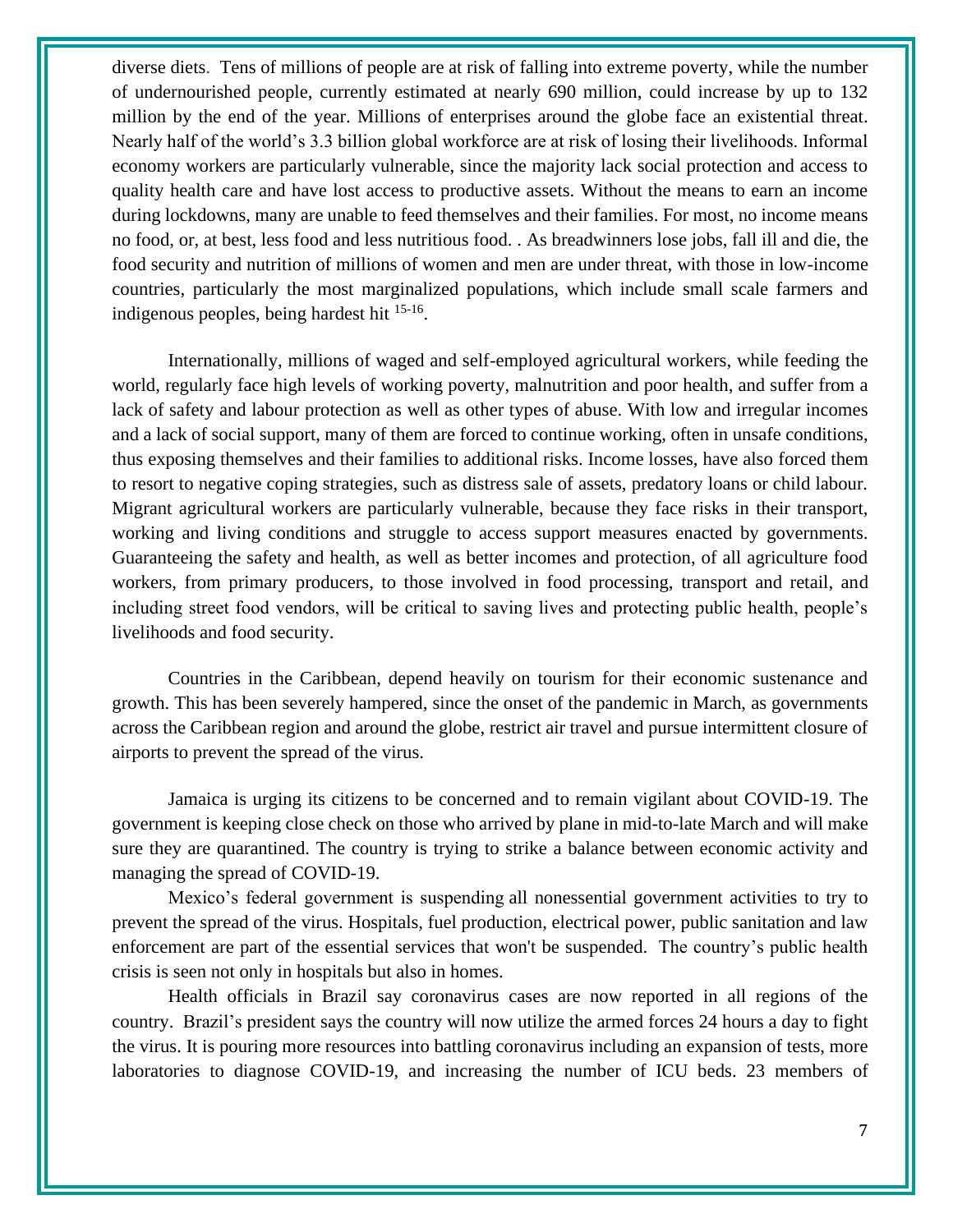Brazilian's presidential delegation that came to Florida two weeks ago later tested positive for coronavirus.

Cuba is enforcing strict measures in an attempt to stop the virus from spreading. The government is banning citizens from leaving the country, schools are closed, tourism is shut down, and local transportation services are no longer running. Large gatherings are banned, and only Cubans abroad and foreign workers living in Cuba can reenter the country.

Haiti continues to deal with food shortages amid the coronavirus outbreak. The country remains under a state of emergency, shuttering schools, churches, and factories. The country's borders are closed, and a curfew is imposed to prevent the spread of virus. Haiti is one of the 51 countries the United Nations will help through a US[D2 billion global humanitarian fund.](https://www.unocha.org/sites/unocha/files/Global-Humanitarian-Response-Plan-COVID-19.pdf)

#### **3. Ethical framework:**

Despite this COVID-19 pandemic, certain ethical guidelines must be followed. There has always been an ethical tension in medicine between a doctor's concern for the health and welfare of the individual patient and concern for the health of populations. In dangerous pandemics the ethical balance of all doctors and health care workers must shift towards the utilitarian objective of equitable concern for all, while maintaining respect for all as 'ends in themselves'. WHO, CDC and other international bodies must issue an ethical framework, designed to help people think through strategic aspects of decision-making during a pandemic, as well as providing ethical directions for clinicians<sup>17-</sup> <sup>20</sup>. Several guiding principles as outlined below must be followed:

- 1. Equal respect: everyone matters and everyone matters equally, but this does not mean that everyone will be treated the same
- 2. Respect: keep people as informed as possible; give people the chance to express their views on matters that affect them; respect people's personal choices about care and treatment.
- 3. Minimise the harm of the pandemic: reduce spread, minimise disruption, learn what works.
- 4. Fairness: everyone matters equally. People with an equal chance of benefiting from a resource should have an equal chance of receiving it, although it is not unfair to ask people to wait if they could get the same benefit later.
- 5. Working together: we need to support each other, take responsibility for our own behaviour and share information appropriately.
- 6. Reciprocity: those who take on increased burdens should be supported in doing so, Keeping things in proportion: information communicated must be proportionate to the risks; restrictions on rights must be proportionate to the goals.
- 7. Flexibility: plans must be adaptable to changing circumstances
- 8. Open and transparent decision-making: good decisions will be as inclusive, transparent and reasonable as possible. They should be rational, evidence-based, the result of a reasonable process and practical in the circumstances.
- 9. All decisions concerning resource allocation must be reasonable in the circumstances; based on the best available clinical data and opinion; based on coherent ethical principles and reasoning; agreed on in advance where practicable, while recognising that decisions may need to be rapidly revised in changing circumstances; consistent between different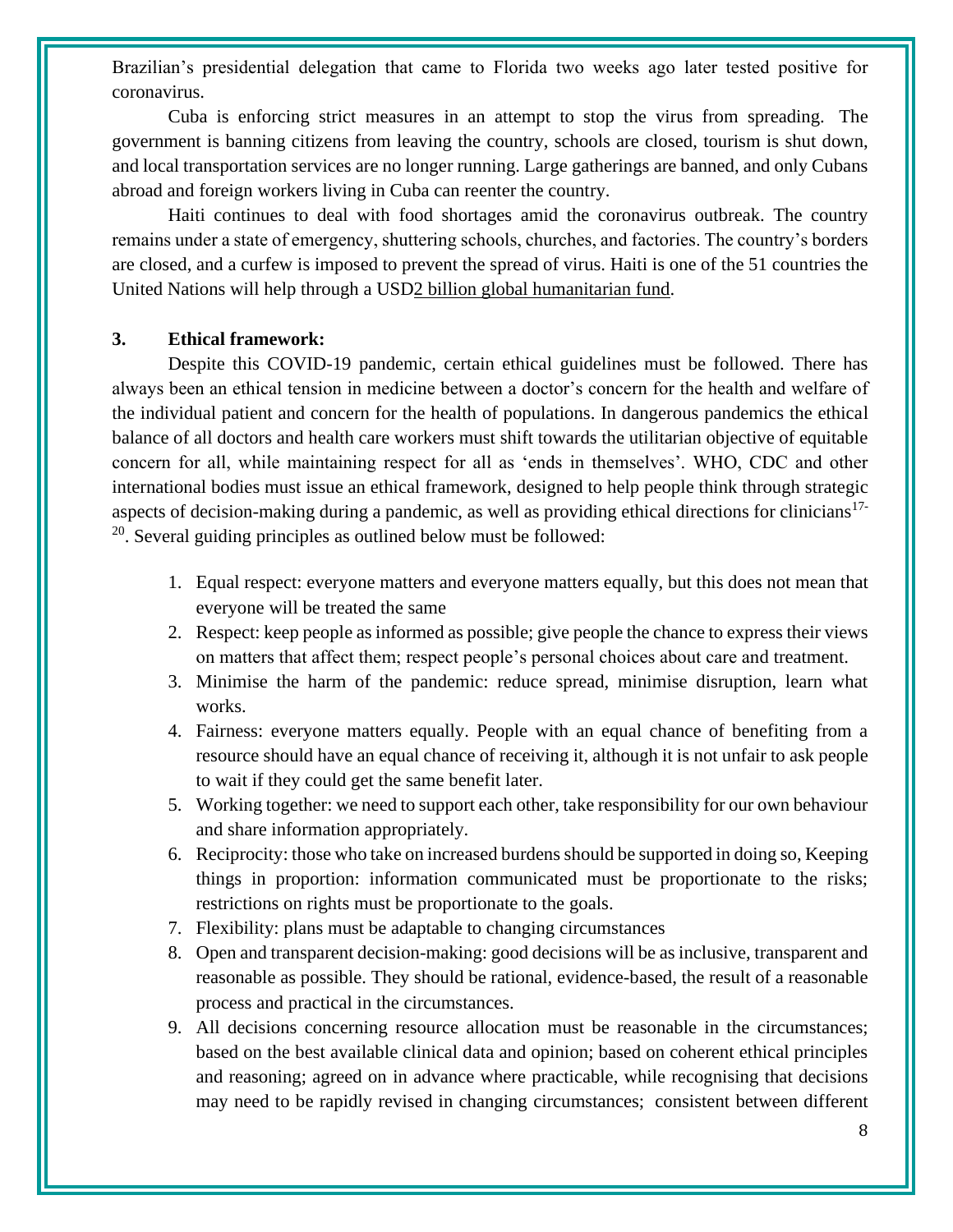professionals, as far as possible; communicated openly and transparently and subject to modification and review as the situation develops.

10. If medical services are overwhelmed during this pandemic, health providers will put in place or expand systems of triage. Triage is a form of rationing or allocation of scarce resources under critical or emergency circumstances, where decisions about who should receive treatment must be made immediately, because more individuals have lifethreatening conditions than can be treated at once.

Health professionals would find decision-making, during this pandemic, ethically challenging. Such extreme situations bring about a transformation of doctors' everyday moral intuitions. The obligation to persevere in the face of an extremely ill patient would be challenged by quantitative decisions based on maximising the overall reduction of mortality and morbidity, and the need to maintain vital social functions.

Doctors would be obliged to implement decision-making policies which mean some patients may be denied intensive forms of treatment that they would have received outside a pandemic. Health professionals may be obliged to withdraw treatment from some patients to enable treatment of other patients with a higher survival probability. This may involve withdrawing treatment from an individual who is stable or even slowly improving but whose objective assessment indicates a significantly worse prognosis than that of another patient who requires the same resource.

If there is radically reduced capacity to meet all serious health needs, it is both lawful and ethical for a doctor, following appropriate prioritisation policies, to refuse someone potentially lifesaving treatment where someone else is expected to benefit more from the available treatment

#### **4. CONCLUSION:**

COVID-19 has affected humanity in many sectors: health, social relations, the economy and education, in a devastating way. In health, tremendous burden has been placed to save patients life as the number of mortality and morbidity cases increases across the globe. Added to this, is the increasing economic burdens imposed on the health sectors. More finance has to be allocated to fund hospital settings. The economy of every country has been affected, as there has been severe job cuts, lockdown, decrease in world trade, border shut down etc. Production and productivity have significantly fallen, globally. In the education sector, many universities, primary and secondary schools around the globe, have resorted to online teaching, as opposed to "Face to Face" teachings. While this, to a large extent, is effective at the University level, it's not so at primary and secondary schools. An education vacuum have been created world wide. Covid-19 has also destroyed the social fabrics of societies around the globe. At the moment, the entire world populace must follow the COVID-19 protocols denounced by WHO and CDC, whilst we await the confirmatory use of the FDA approved vaccine to eradicate this planet threatening disease. Amidst, this pandemic, we need to operate within the ethical framework.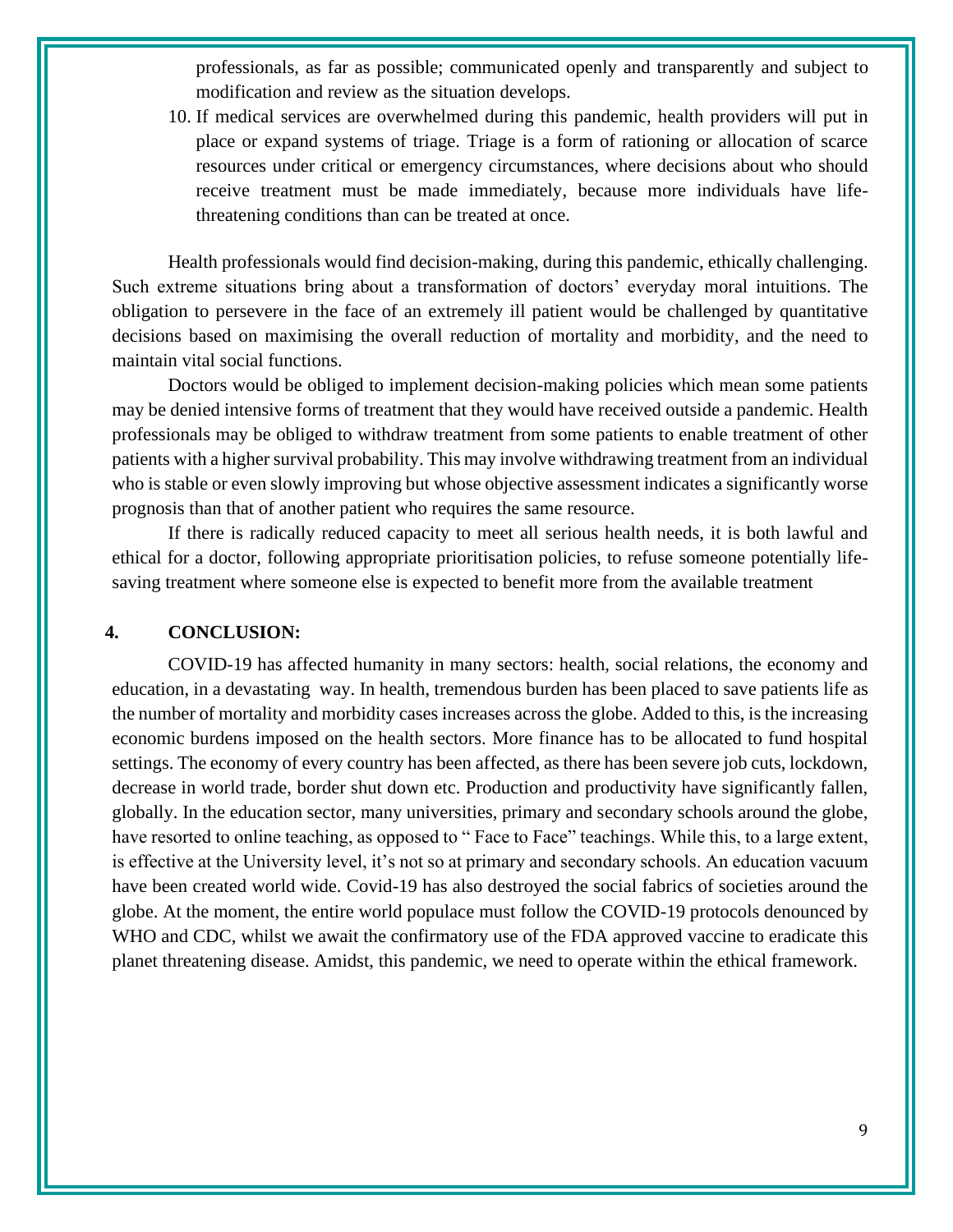#### **5. REFERENCES:**

- 1. Naming the coronavirus disease (COVID-19) and the virus that causes it". World Health Organization (WHO").
- 2. Novel Coronavirus, China". World Health Organization (WHO). Retrieved 9 April 2020;
- 3. Huang C, Wang Y, Li X, Ren L, Zhao J, Hu Y, *et al*. (2020). "Clinical features of patients infected with 2019 novel coronavirus in Wuhan, China". Lancet. 395.
- 4. "Statement on the second meeting of the International Health Regulations (2005) Emergency Committee regarding the outbreak of novel coronavirus (2019-nCoV)". World Health Organization (WHO). 30 January 2020. Archived from the original on 31 January 2020. Retrieved 30 January 2020;
- 5. "WHO Director-General's opening remarks at the media briefing on COVID-19—11 March 2020". World Health Organization. 11 March 2020. Retrieved 11 March 2020.
- 6. "How COVID-19 Spreads". U.S. Centers for Disease Control and Prevention (CDC). 2020. Archived from the original on 3 April 2020. Retrieved 3 April 2020;
- 7. Bourouiba L (2020). "Turbulent Gas Clouds and Respiratory Pathogen Emissions: Potential Implications for Reducing Transmission of COVID-19". JAMA. "Q & A on COVID-19". European Centre for Disease Prevention and Control. Retrieved 30 April 2020.

 8."Symptoms of Coronavirus". U.S. Centers for Disease Control and Prevention (CDC). 13 May 2020. Archived from the original on 17 June 2020. Retrieved 18 June 2020.

 9. Grant MC, Geoghegan L, Arbyn M, Mohammed Z, McGuinness L, Clarke EL, Wade RG (23 June 2020). "The prevalence of symptoms in 24,410 adults infected by the novel coronavirus (SARS-CoV-2; COVID-19): A systematic review and meta-analysis of 148 studies from 9 countries".

 10. "Clinical characteristics of COVID-19". European Centre for Disease Prevention and Control. Retrieved 29 December 2020.

11. "Symptoms of Coronavirus". U.S. Centers for Disease Control and Prevention(CDC). 13 May 2020. Archived from the original on 17 June 2020. Retrieved 18 June 2020.

12. Grant MC, Geoghegan L, Arbyn M, Mohammed Z, McGuinness L, Clarke EL, Wade RG (23 June 2020). "The prevalence of symptoms in 24,410 adults infected by the novel coronavirus (SARS-CoV-2; COVID-19): A systematic review and meta-analysis of 148 studies from 9 countries". PLOS ONE. 15 (6):

13. "Clinical characteristics of COVID-19". European Centre for Disease Prevention and Control. Retrieved 29 December 2020.

14. Bénézit, François; Le Turnier, Paul; Declerck, Charles; Paillé, Cécile; Revest, Matthieu; Dubée, Vincent; Tattevin, Pierre (2020). "Utility of hyposmia and hypogeusia for the diagnosis of COVID-19". The Lancet Infectious Diseases. 20(9): 1014–1015.

15. [https://www.medicalnewstoday.com/articles/covid-19-global-impact-how-the-coronavirus-is](https://www.medicalnewstoday.com/articles/covid-19-global-impact-how-the-coronavirus-is-affecting-the-world)[affecting-the-world.](https://www.medicalnewstoday.com/articles/covid-19-global-impact-how-the-coronavirus-is-affecting-the-world) Retrieved January,  $11<sup>th</sup>$ , 2021.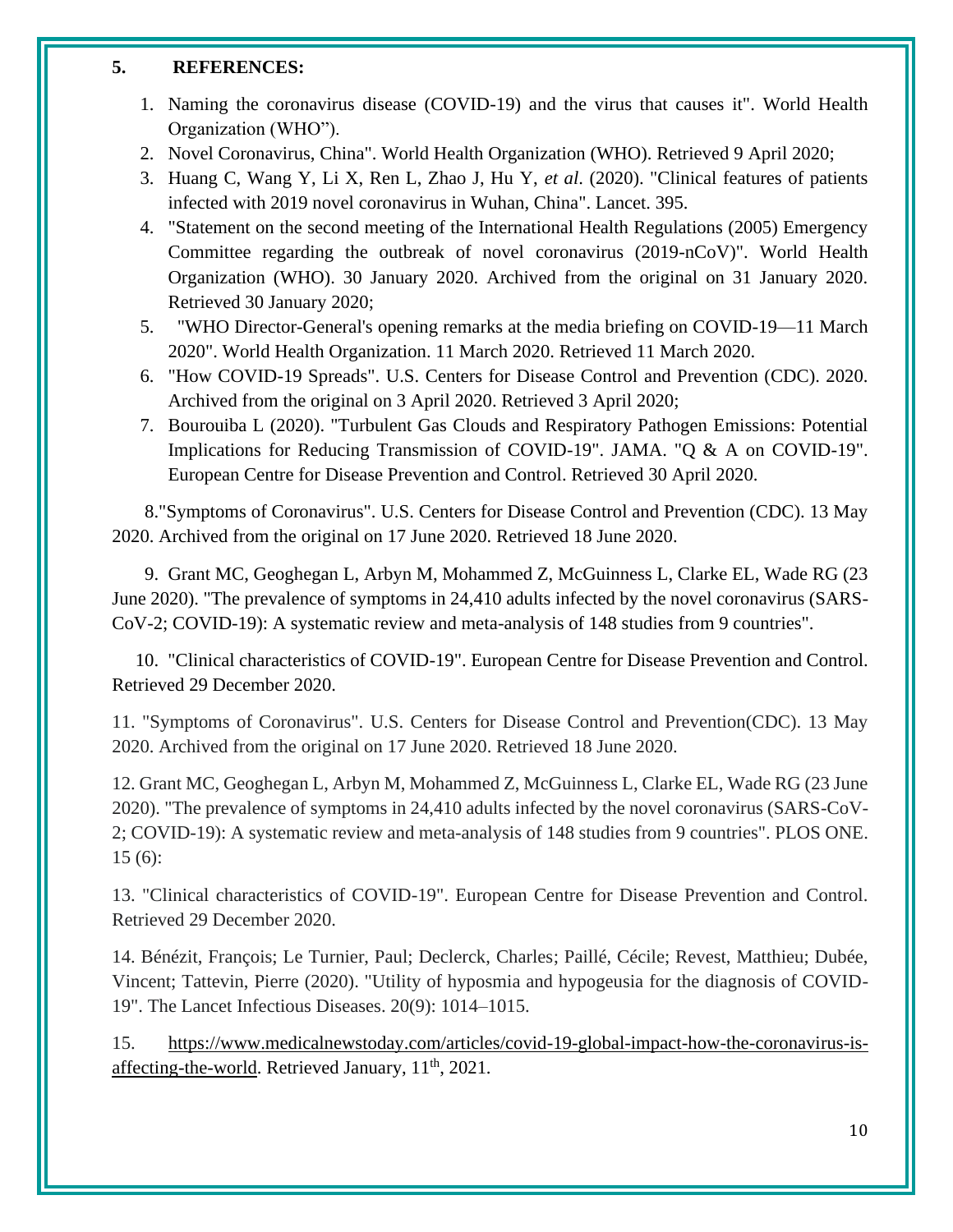16. The human impact of COVID-19 – [and how business can help | World Economic Forum](https://www.weforum.org/agenda/2020/03/this-is-the-human-impact-of-covid-19-and-how-business-can-help/)  [\(weforum.org\);](https://www.weforum.org/agenda/2020/03/this-is-the-human-impact-of-covid-19-and-how-business-can-help/) Retrieved January, 11th, 2021.

17. [COVID-19: Here's how one pandemic will change our lives, forever | ZDNet;](https://www.zdnet.com/article/covid-19-how-one-pandemic-will-change-our-lives-forever/) Retrieved January, 11th, 2021.

18. Wilkinson, D., and J Savulescu. 2012. A costly separation between withdrawing and withholding treatment in intensive care. Bioethics 26 (1):32-48.

19. Vink, E. E., E. Azoulay, A. Caplan, E. J. O. Kompanje, and J. Bakker. 2018. Time-limited trial of intensive care treatment: an overview of current literature. Intensive Care Medicine 44 (9):1369-1377.

20. Wilkinson, DJC, E Butcherine, and J Savulescu. 2019. Withdrawal aversion and the equivalence test. American Journal of Bioethics 19 (3):21-28.

## <span id="page-10-0"></span>**Protecting health care professional students during a pandemic: A brief ethical reflection – Tomlin Paul et al.**

**Tomlin Paul (Dean of the Faculty of Medical Sciences, Mona Campus, The University of the West Indies, Jamaica), Marjan de Bruin (Chair of the Equity, Diversity and Inclusion Technical Working Group, Mona Campus, The University of the West Indies, Jamaica) and Anna Kasafi Perkins (Senior Programme Officer, Board for Undergraduate Studies, The University of the West Indies, Regional Headquarters, Jamaica).**

#### **Introduction**

When the COVID-19 pandemic struck the Caribbean in March 2020, educational institutions in the region went into reactive mode, either initially closing their doors or significantly reducing face-toface education and training. After a few months, many, having assessed their operations, retooled to allow online teaching or emergency remote learning (ERL). The necessity of such a workable strategy to allow for continuity of education and training is well understood, as the sustainability of the region's economies, health care services as well as individual, family and community livelihoods are tied to the education sector (Perkins and Landis 2020).

Some disciplines were able to pivot more smoothly into ERL. However, the clinical and other labbased disciplines faced particular challenges, which require ethical consideration. Students have less opportunities to obtain clinical skill as many surgical procedures and routine appointments are either cancelled or delayed. In discussions on the ethics of care in the context of a pandemic, issues such as managing very ill patients with limited resources in intensive care have been given, perhaps unsurprisingly, a lot of attention in the literature (Robert et al., 2020). However clinical training for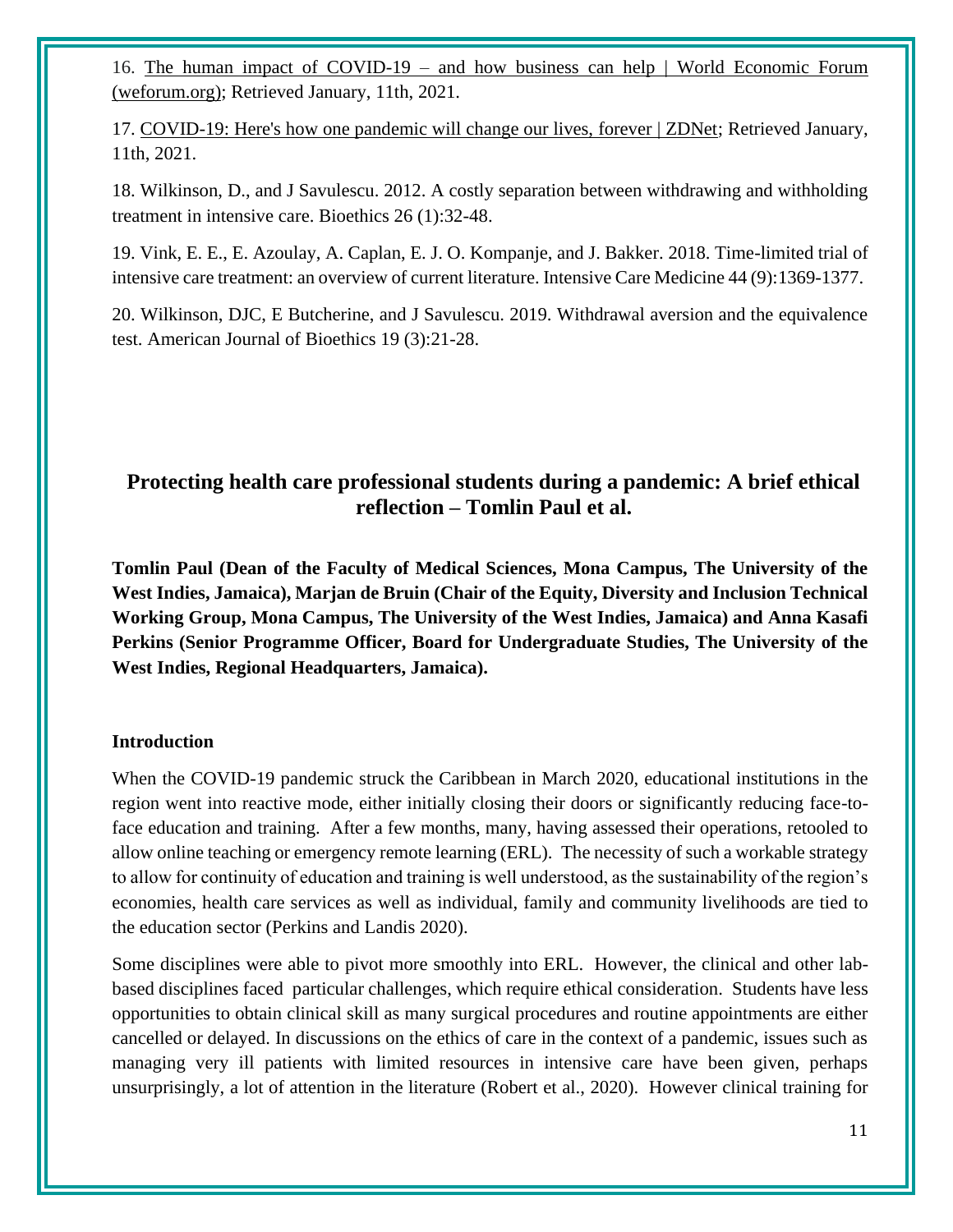medical, nursing and other health professional students which presents unique challenges, with ethical implications such as how to protect students from harm, patient safety in the face of asymptomatic students and informed consent for levels of risk mitigation, have received much less attention. These ethical issues may well be exacerbated in the Caribbean where education for health professionals is significantly under-resourced even as efforts are made to deepen the use of technology. What is clear is that the disruptions caused by the pandemic may well have changed the face of health professions' education for the future.

This contribution describes, from a personal and anecdotal perspective, the context and ethical challenges inherent in managing such training in the Caribbean during the pandemic. It also seeks a pathway for resolving the ethical issues.

#### **The clinical training framework pre-Covid-19**

For centuries, training of physicians, nurses and other health professionals has benefitted from an apprenticeship model with the student being given full exposure to the clinical environment, (oftentimes the hospital), and working as a member of an inter-professional health team, carrying out duties and engaging in analysis and discussions of cases. While constrained somewhat by the curriculum, clinical training has very permeable boundaries and allows for an exploration of the space and learning environments fuelled by exuberance and scientific curiosity. While preceptor supervision is important and offers a structure for receiving students (Ekstedt et al., 2019), peer learning and exploration no doubt contribute to confidence-building and independence which are important in future practice. Nonetheless, the formation of the students' professional identity relies significantly on the instruction and modelling that take place in clinical settings; students learn to value patients as human beings and develop a passion for care and health that appears to require self-sacrifice and altruism. Pre-COVID-19, there was an implied freedom in clinical training which would have made it appear that trainers and students were oblivious of or willing to entertain risks, for the greater good. It goes without saying, however, that a clinical environment where the mission is the treatment of illness comes with a lot of potential risks with a range of severity to both clinicians and clinicians-in-training.

#### **Training during the COVID-19 pandemic**

The Caribbean is highly susceptible to natural and man-made hazards, including hurricanes, fires and earthquake, which give rise to disasters resulting in major human and environmental loss. During such disasters, students of the health professions have generally continued their education and helped in caring for those affected. Indeed, during the COVID-19 pandemic, Jamaican medical students have served in call centres as part of the government's national emergency response. However, given the highly contagious nature of SARS-CoV-2, should students be allowed into the clinical setting since they may transmit the virus without knowing or contract the disease themselves? What level of risk should be contemplated and consented to? Other factors to consider in limiting the role of students in the clinical environment include availability of COVID-19 testing, lack of adequate personal protective equipment (PPE) as well as the inability to properly maintain sanitizing and physical distancing protocols.

If, in an initial thinking about clinical training, one applies the basic containment strategies used by the public, we will expect at the very least that students wear a mask, sanitize and ensure safe distance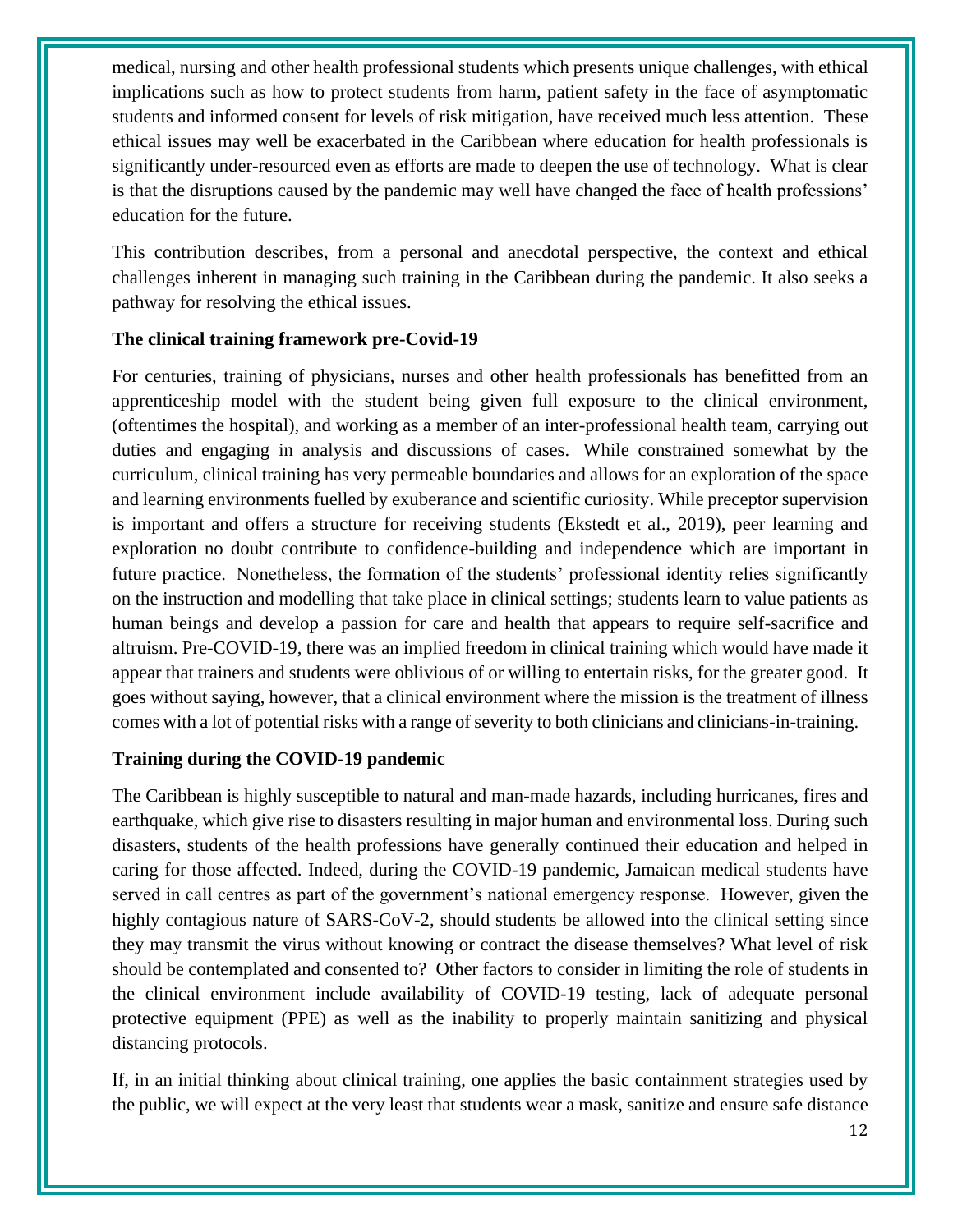from other practitioners and patients. This is a tall order in many clinical settings where the nature of patient care and space limitations push the practitioner or the student to work in an environment with a higher than usual risk. Additionally, the hospital or clinic given the concentration of ill persons will in theory be a higher risk zone for COVID-19 than the public square. What of students and practitioners with underlying conditions? Should their obligation to secure the health of others put their own health at risk, knowingly? Unsurprisingly, several studies have shown that frontline workers are facing a much higher risk of reporting a positive COVID-19 test. These findings do suggest that health-care systems have an ethical obligation to ensure adequacy of PPE and appropriate strategies to protect health care workers and students from COVID-19. Protecting them also protects the patient.

Of course, this perspective only takes the immediate physical protection of persons into account. But healthcare workers, as other studies have shown, also seem to be more psychologically vulnerable compared to the general public. They showed more post-traumatic stress, were less happy in general, and reported "more anger, annoyance, fear, frustration, guilt, helplessness, isolation, loneliness, nervousness, sadness, worry"– hidden emotions which cannot be prevented by the best PPE.

It would be expected that, similarly, for medical students, the enforced transition from the clinical and/or medical school setting to home leads to isolation and struggles with establishing and maintaining boundaries between study and home. Working in the stressful COVID-19 clinical setting would also subject them to the physical and psycho-social vulnerabilities of other healthcare workers, but with little or no attention to their plight.

#### **Summary reflections**

In closing, these observations highlight some ethical concerns in training health professionals during a pandemic, which must not be ignored. Should students be exposed to this setting? Do they need to experience the "real world" in their years of training? Or is this going too far? Can they consent to the risk involved? What legal obligations should be considered in training during a pandemic?

The questions are myriad, but at least four core questions are important to dissect the ethical "marrow" of these experiences:

- 1. To what extent is risk an expected ingredient in medical training?
- 2. What are the ethical underpinnings of a framework to guide the clinical training of medical and other health professionals in a pandemic?
- 3. Are we, as educators, under greater obligation to protect a medical or nursing student more than a qualified health worker?
- 4. Are we obligated to train students in an environment with risk, similar to the one in which they will work after graduation?

Ethical issues in the training of health professionals are not new but the COVID-19 pandemic has brought with it an opportunity for re-engagement along these lines. As we become involved with management of the pandemic, we should recognize the need for a strengthening of structures within our educational frameworks which would enable consideration of these ethical issues by all stakeholders.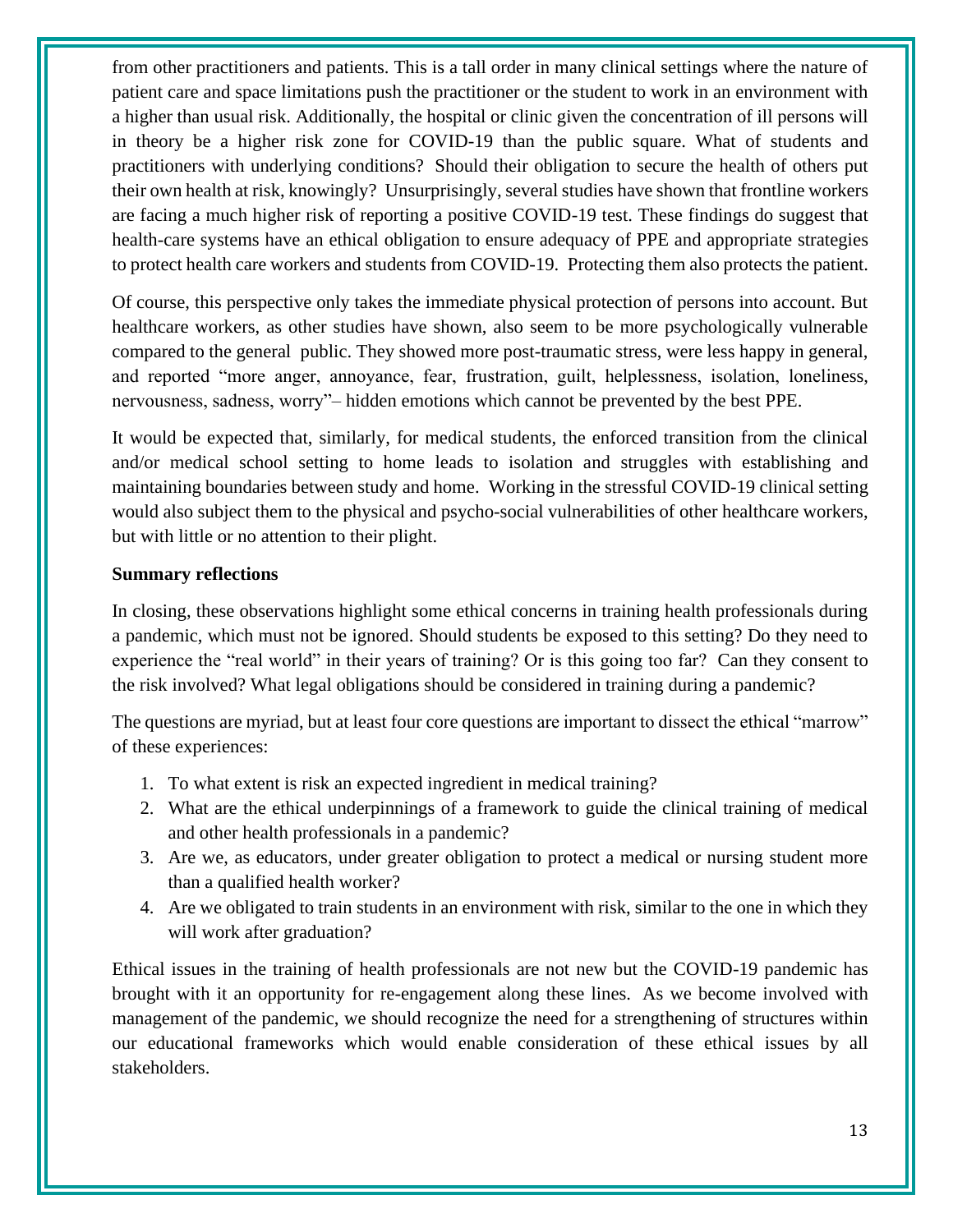#### **References**

Ekstedt, M., Lindblad, M. & Löfmark, A. (2019). Nursing students' perception of the clinical learning environment and supervision in relation to two different supervision models – a comparative crosssectional study. *BMC Nurs* 18, 49. https://doi.org/10.1186/s12912-019-0375-6

Nguyen, Long H Albert, Christine M. et al. (2020). Risk of COVID-19 among front-line health-care workers and the general community: a prospective cohort study. *The Lancet Public Health*, Volume 5, Issue 9, e475 - e483

Perkins, Anna Kasafi and R. Clive Landis. (2020). *Ethics Amidst COVID-19: A Brief Ethics Handbook for Caribbean Policymakers and Leaders.* Smashwords Edition

Robert, R., Kentish-Barnes, N., Boyer, A. et al. (2020) Ethical dilemmas due to the Covid-19 pandemic. *Ann. Intensive Care* 10, 84.<https://doi.org/10.1186/s13613-020-00702-7>

## **Ethical Issues in the Care of Covid-19 Infected Patient Nakita Francis CREEi candidate, Grenada**

#### <span id="page-13-0"></span>**Introduction**

Grenada is seen as a developing country where matters of health are often taken for granted, thus, a medical revival with appropriate intervention is necessary. With little or no arms, the undervalued medical fraternity is called upon to create and make magic as well as to perform more miracles than Jesus! Deeply rooted in a rich ancestral culture, the population has become very adaptive to traditional medicines over western medicine. The cry to replenish hospitals and pharmacies with medical supplies never ceases. Grenadians have long been crying wolf, wolf, and it showed its face in the form of COVID-19 Virus Pandemic. Nonetheless, the efforts have not been without immense challenges and national discomfort as the SARS-CoV-2 pandemic gained momentum within my little island. This essay, therefore, pinpoints the **ethical issues in the care of covid-19 patients in Grenada. Particular emphasis is placed on confidentiality, decision-making analysis, and resource scarcity.**

#### **Confidentiality**

CIOMS guidelines 4,11,12 and 22 speak to the need for maintaining respect for a person's personal information as well as the limits and consequences of breaches of confidentiality. Grenada is a developing country with a small population that is closely connected where word always seems to get around. An individual's personal data is shared without their consent not only by lower level staff but

<sup>14</sup>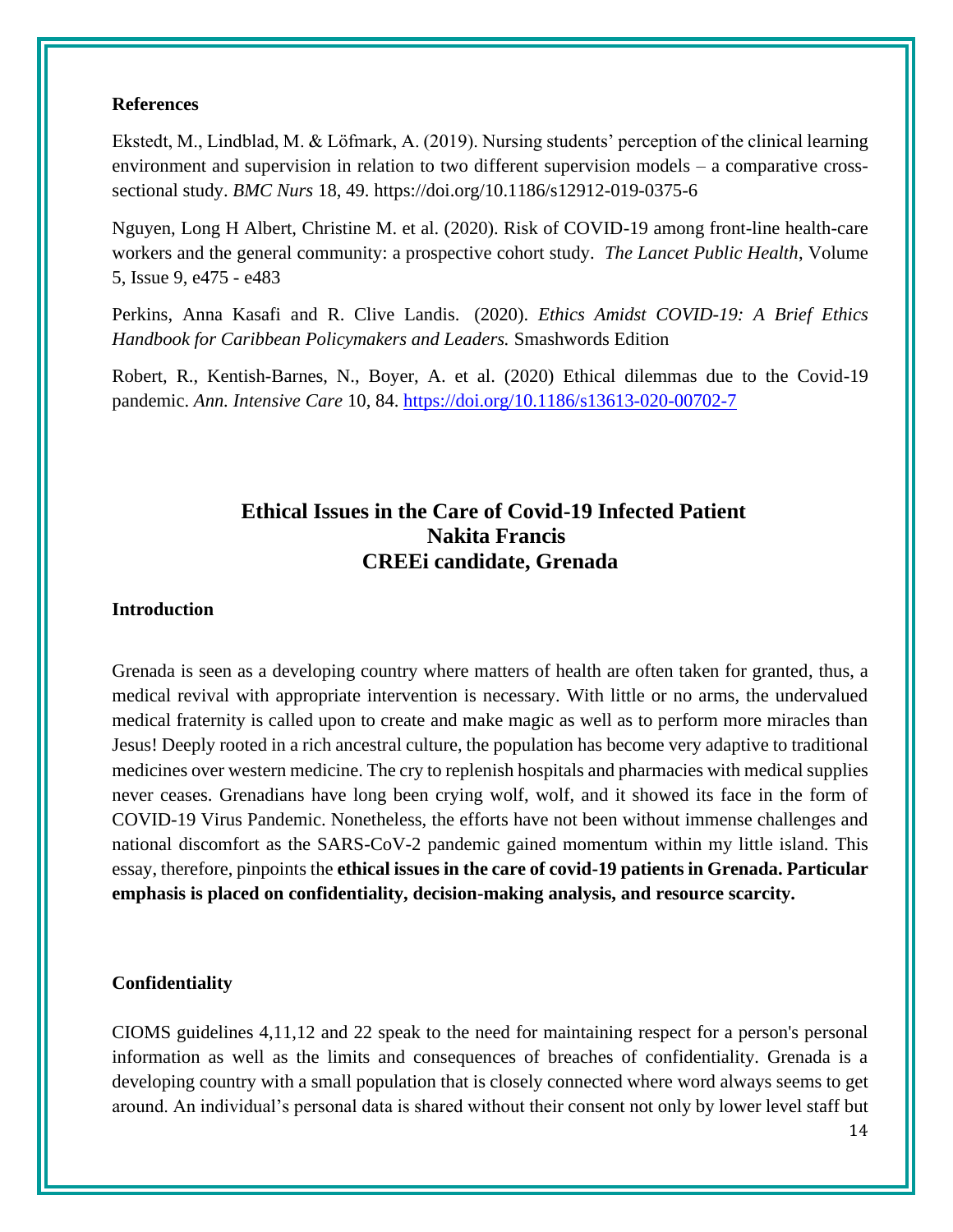also by the top-level staff. This flaw in the health systems has caused individuals to refrain from calling the COVID hotline to report any symptoms. There was a case in Grenada whereby an individual who was tested positive breached the quarantine protocols and his picture, as well as personal information relating to his family, was circulating on social media island-wide. It is clear these **situations blatantly disregard the need to respect one's privacy and thus disseminate information without obtaining consent.** The lack of confidentiality that exists within the country also has an adverse effect on the true count of the COVID 19 community cases because the number of persons who actually contracted the virus is not reported.

#### **Decision-making analysis**

The unexpected outbreak of COVID 19 has placed clinicians, healthcare workers, lawyers, and governments under immense pressure requiring them to find novel ways to deal with conditions beyond their ordinary daily operations. Applying the principle of nonmaleficence, the clinicians are mindful that they should not cause harm to the patients in their care. Therefore, decisions relating to the category of patients who should be given priority is critical. In this case, the health care worker in his/her quest to save as many lives as possible ensures that the decisions made are fair and just. In a press briefing, the Minister of Health of Grenada advised that the persons who are severely sick will be given first preference. This statement warrants an ethical intervention to determine if this decision is ethically sound. It will require assessing the timeframe within the detection of positive cases and also determining what symptoms that should be present to categorize the patient as severely ill. In conforming with the principle of beneficence, the risk involved in saving that severely ill patient should not result in severe harm to the entire population. With that being said the patient who has a higher risk of spreading the virus to other members of the community should be given preference instead of the severely ill who may not be the most likely to have multiple interactions. This utilitarian rule would result in a lower spread of the virus and act in the best interest of the patient and by extension the state.

Decision-making analysis also looks at whether or not a patient should be treated in a healthcare facility or at home. Hence a positive patient is treated at a state quarantine facility if their symptoms are mild however severe symptoms would require one to be hospitalized in the ICU unit at the General Hospital.

#### **Resource scarcity**

#### *Not enough space and ventilators in the hospitals*

Amidst the panic and uncertainty that surfaced with the pandemic, the infrastructure in Grenada gained additional spotlight as fear triggered a clamor for adequate space to cater for COVID-19 patients. There is a tradition of persons having to spend long hours outside/inside clinics to be treated for minor cuts or sickness. Some even return home without being able to see a doctor or nurse. Unfortunately, the onset of the pandemic triggered even more lack of trust and fear in the health care system as a level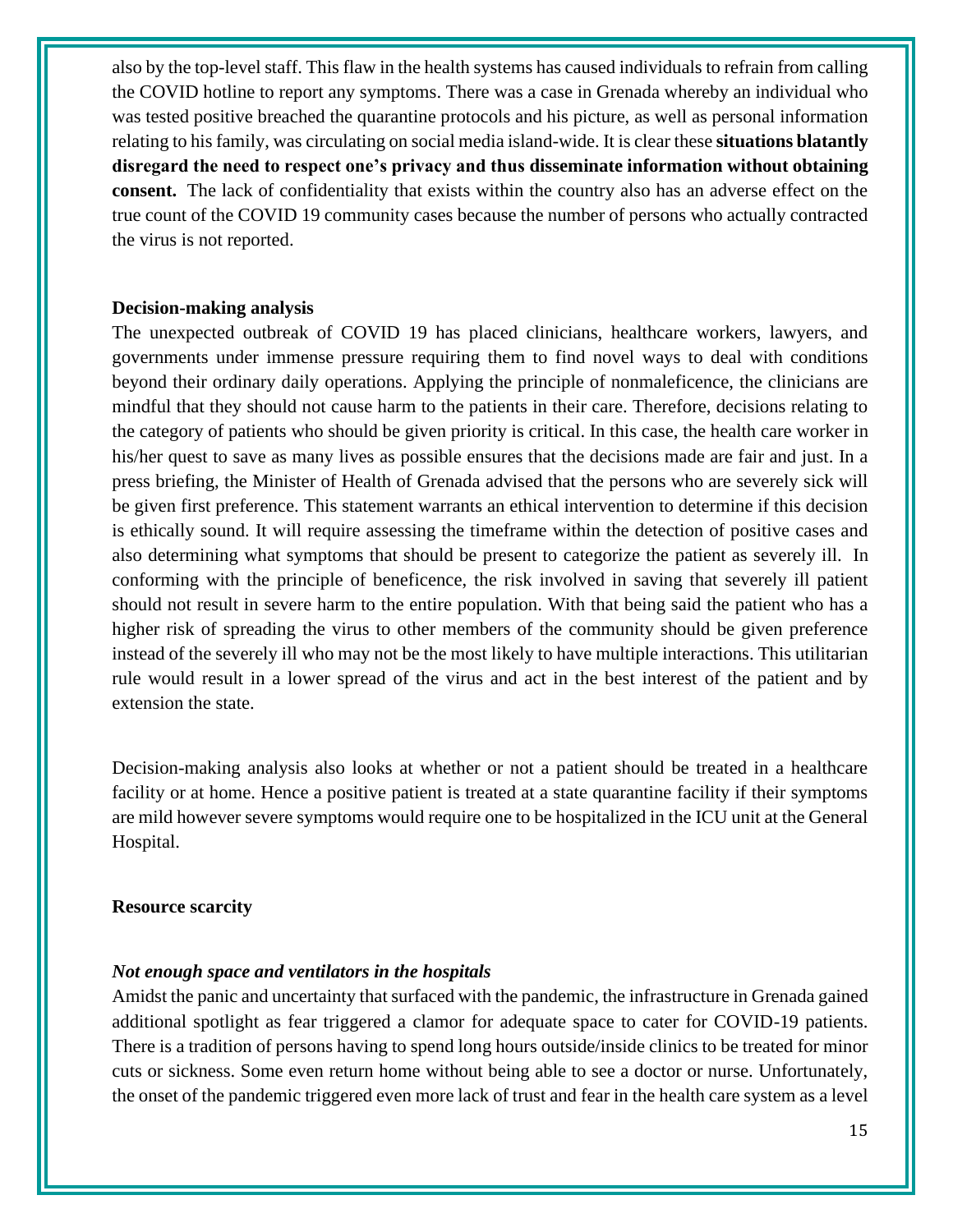of indecisiveness ensued concerning the availability of space to check, house, or quarantine patients or suspected patients. The hospital has even been the place of choice with particular allocation of space for quarantine. However, it was not too long before the public clamour for change of this policy of accommodating both COVID -infected and non-infected patients in the same building, fueled by fear for their lives and that of others already housed in the General hospital. The medical team found itself in a quagmire struggling to find the ideal place to be named the designated quarantine point.

Moreover, the struggles did not end there as the lack of oxygen has been plaguing the hospital for a number of years. This flaw has been attributed to many deaths causing public outcry on television and radio stations and with the onset of the pandemic, the cries grew louder. Who would be given access from the scarce supply? Would it be the rich or would special preferences be given to the persons who can pay? What would happen to the poor? Would they be left to die? The questions remained numerous and unanswered. Those that were answered were quite vague and elusive fueling national doubt in the health system. Further, the reliability and goodwill of the COVID-19 team received a daily dose of bashing. Nationals were afraid of getting sick. They were afraid of any possibility of going to the hospital. Many were in fear of not being able to breathe again once the virus is contracted.

#### *Limited PCR testing*

In order to combat the pandemic, it became compulsory that a recognized scientific approach be followed in order to confirm whether or not someone has or does not have the virus. This process was quickly engaged in the developed countries. Many conducted rapid tests and PCR tests for the immediate/urgent acquisition of information to guide the decision-making process. Additionally, the information served to channel the placement of victims/patients. The more developed Caribbean countries like Jamaica and Trinidad were able to effectively adopt the testing process even with closed borders. Grenada, on the other hand was challenged in this area as it depended on neighboring islands for assistance. PCR tests had to be sent to Trinidad while the nation waited anxiously for results. Moreover, the uncertainty of results amidst the declaration of false negatives and false positives have dug holes in the scientific and ethical practices of honest, valid, and reliable reporting of cases. One must not ignore here, the silence of medical practitioners and the COVID-19 team to curb panic or to mitigate the impact on the Grenadian economy. It was felt that certain persons or cases were tested while others were asked to self-quarantine without being tested upon entry into the country. It may be safe to say that the spread may have been averted or avoided due to the innate human nature of fear in Grenada's population resulting from traumatic events experienced such as the Grenadian revolution in 1979 and hurricanes : Janet in 1955 and Ivan in 2004. Additionally, one can say that the laws/rules which sought to limit movement within a stipulated time, fueled and managed the actions of the people.

#### *Not enough lab technicians and healthcare workers*

The shortage of Healthcare workers in Grenada resulted in the exploitation of the existing regular workers. The decision-makers ignored the rights of the healthcare workers and thus they were faced with significant pressures. It was necessary that they report for duty on call as well as work for an extensive period of time. The PAHO report (2020) stated Grenada Healthcare workers were discriminated against when traveling on public transportation and as such the government had to make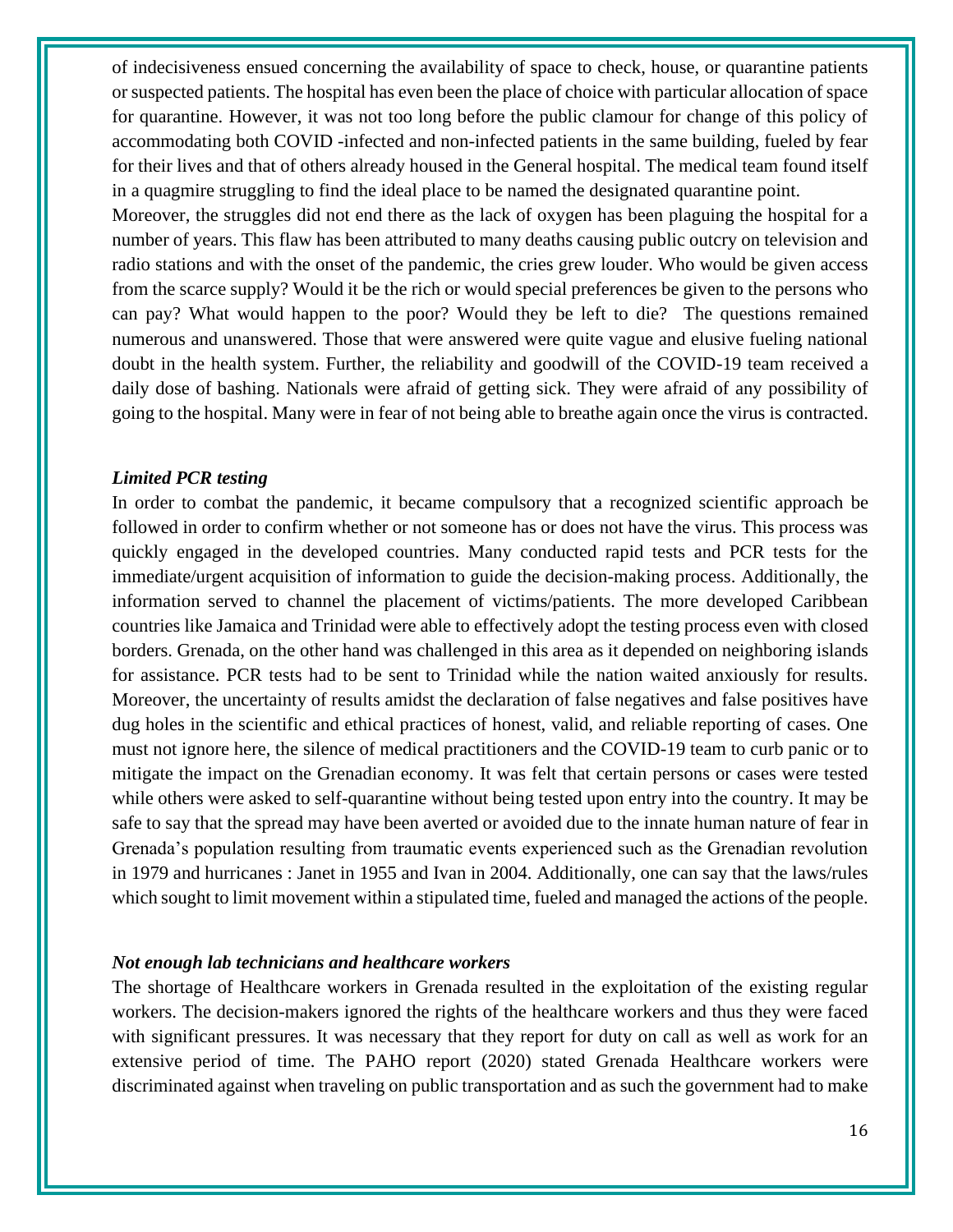the decision to get private transportation to carry them around. **This however, was a short-lived service provided for the healthcare team, particularly nurses who had to eventually plead their cause on social media for assistance out of abandonment.**

The lack of human resources in the medical field has proven even more scary/critical? than before. The threat in the health sector has shown its face amidst the unforeseen pandemic leaving nationals to only hope for better. Unfortunately, the tendency here in Grenada of having one person skilled in a particular area has again emerged as risky business. The sad thing is that even when the cries are loud in the health sector the silence and inactivity or rather the lack of acknowledgement thereof poses a national threat to the nation. This painful reality engulfed Grenada as the impatience amongst the people and anxiety to know the truth gained rapid momentum. The reality that all and sundry had to accept that there was the lack of skilled personnel to assist in the efficient and effective testing of patients. **WINDREF** team at St. George's university was overwhelmed as they worked ceaselessly to meet the needs of the COVID-19 medical team and to aid reporting to the PAHO in a timely manner. The reality? There were just not enough lab technicians to meet the demands of testing. This proved even more draining during the contact tracing process. Furthermore, returning nationals and visitors were left in limbo wondering what their status or fate would be. Here it is worth noting that results from PCR tests were expected to be returned within 48 hours and that process was frequently flawed. Patience, fatigue and burnt-out challenged the scientific and ethical approaches!

#### *Nationals prefer to use traditional medicine instead of visiting the doctor.*

Supply and demand certainly affect diminishing returns and in relation to the medical field doctors too, are now a scarce commodity. However, beyond the aforementioned, people have started to take matters into their own hands. Most importantly, their healthcare and medical diagnosis is usually done at home with the assistance of family members or friends. Bearing in mind the deplorable state of the general hospital and health centres worsened by the lack of medication, even after a medical practitioner's diagnosis, Grenadians have resorted to a traditional approach to healing themselves. The lack of trust in the medical field has driven many persons to seek assistance from herbalists through face to face and online consultations. Fear of the virus and eventually fear of death have triggered immediate and most convenient acts of humanity as they depended on the herbs for protection. What is important to note however, is the silence that challenged the honest reporting and documentation of persons affected or infected. No true representation of cases could be counted since doctor visits were limited or restricted. In reality, could one honestly account for the number of persons who came into contact with infected persons? Could one really tell the exact number of persons who were likely to have been impacted by the COVID-19 virus in Grenada? The shortage of doctors and overwhelmed nurses surely have a story to tell!

#### **Conclusion**

The lack of direction plagued the Grenadian populace during the pandemic! The frequent changing of instructions, the lack thereof, the inconsistencies in instructions and reporting did not work well on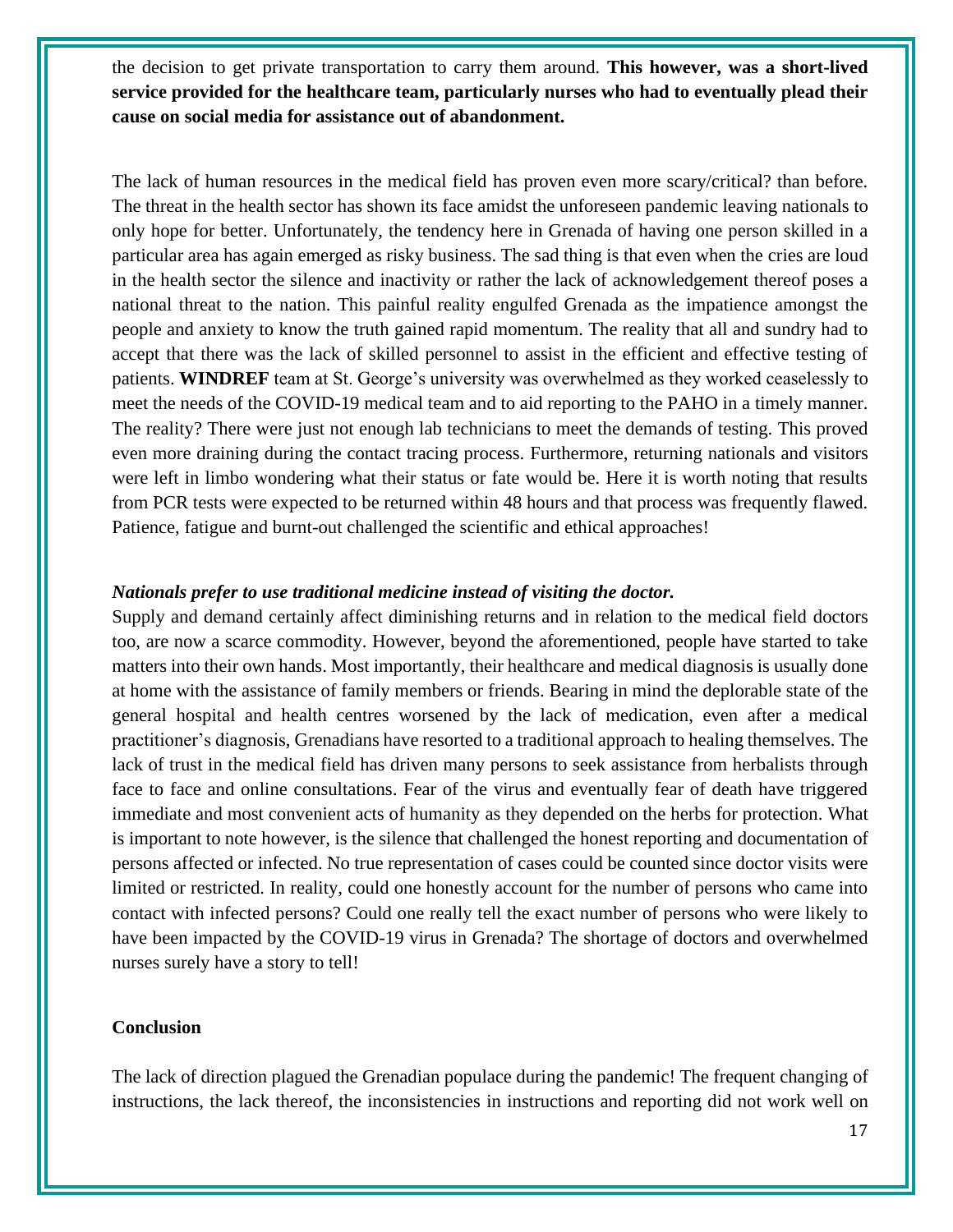the part of the patients nor the government. Even with scarce resources discrimination found a hiding place and pop up in affluent areas. Grenada's lack of readiness and preparedness to treat serious and urgent medical issues, severely bruised the ethical path regarding scientific principles. The scarcity of healthcare workers and their lack of security even to execute their duty further challenged the positive efforts to curb infections and the spread thereof.

#### **Bibliography**

*Addressing Human Rights as Key to the COVID-19 Response*. (n.d.). Retrieved November 23, 2020, from [https://www.who.int/publications-detail-redirect/addressing-human-rights-as-key-to-the-covid-](https://www.who.int/publications-detail-redirect/addressing-human-rights-as-key-to-the-covid-19-response)[19-response](https://www.who.int/publications-detail-redirect/addressing-human-rights-as-key-to-the-covid-19-response)

*Emanuel, E. J., Phillips, J., & Persad, G. (2020, March 12). Opinion | How the Coronavirus May Force Doctors to Decide Who Can Live and Who Dies. The New York Times. https://www.nytimes.com/2020/03/12/opinion/coronavirus-hospital-shortage.html*

*Ethics and COVID-19*. (n.d.). Retrieved November 23, 2020, from [https://www.who.int/teams/health](https://www.who.int/teams/health-ethics-governance/diseases/covid-19)[ethics-governance/diseases/covid-19](https://www.who.int/teams/health-ethics-governance/diseases/covid-19)

How Hospitals Can Manage Supply Shortages as Demand Surges. (2020, April 3). *Harvard Business Review*. https://hbr.org/2020/04/how-hospitals-can-manage-supply-shortages-as-demand-surges

Human resources for health and the covid-19. (2020, August 18) ... - PAHO/WHO. Retrieved November 23, 2020, from<https://www.paho.org/en/file/71596/download?token=zUEJ6Org>

International Ethics Guidelines for Health-related Research Involving Humans (2016) Geneva: CIOMS in Collaboration with WHO ISBN 978-929036088-9

Jamrozik, E., & Selgelid, M. J. (2020). COVID-19 human challenge studies: ethical issues. *The Lancet Infectious Diseases*, *20*(8), e198–e203. https://doi.org/10.1016/S1473-3099(20)30438-2 *Man breaks leg after jumping out of quarantine facility in Grenada*. (2020, October 12). http://jamaica-gleaner.com/article/caribbean/20201012/man-breaks-leg-after-jumping-outquarantine-facility-grenada

(n.d.). Human Resources for Health: Overcoming the Crisis - World .... Retrieved December 13, 2020, from [http://www.who.int/hrh/documents/JLi\\_hrh\\_report.pdf](http://www.who.int/hrh/documents/JLi_hrh_report.pdf)

Perkins, K. A., & Landis, R. C. (2020). *Ethics Amidst COVID-19: A Brief Ethics Handbook for Caribbean Policymakers and Leaders* (Smashwords Edition). Anna Kasafi Perkins and R. Clive Landis at Smashwords.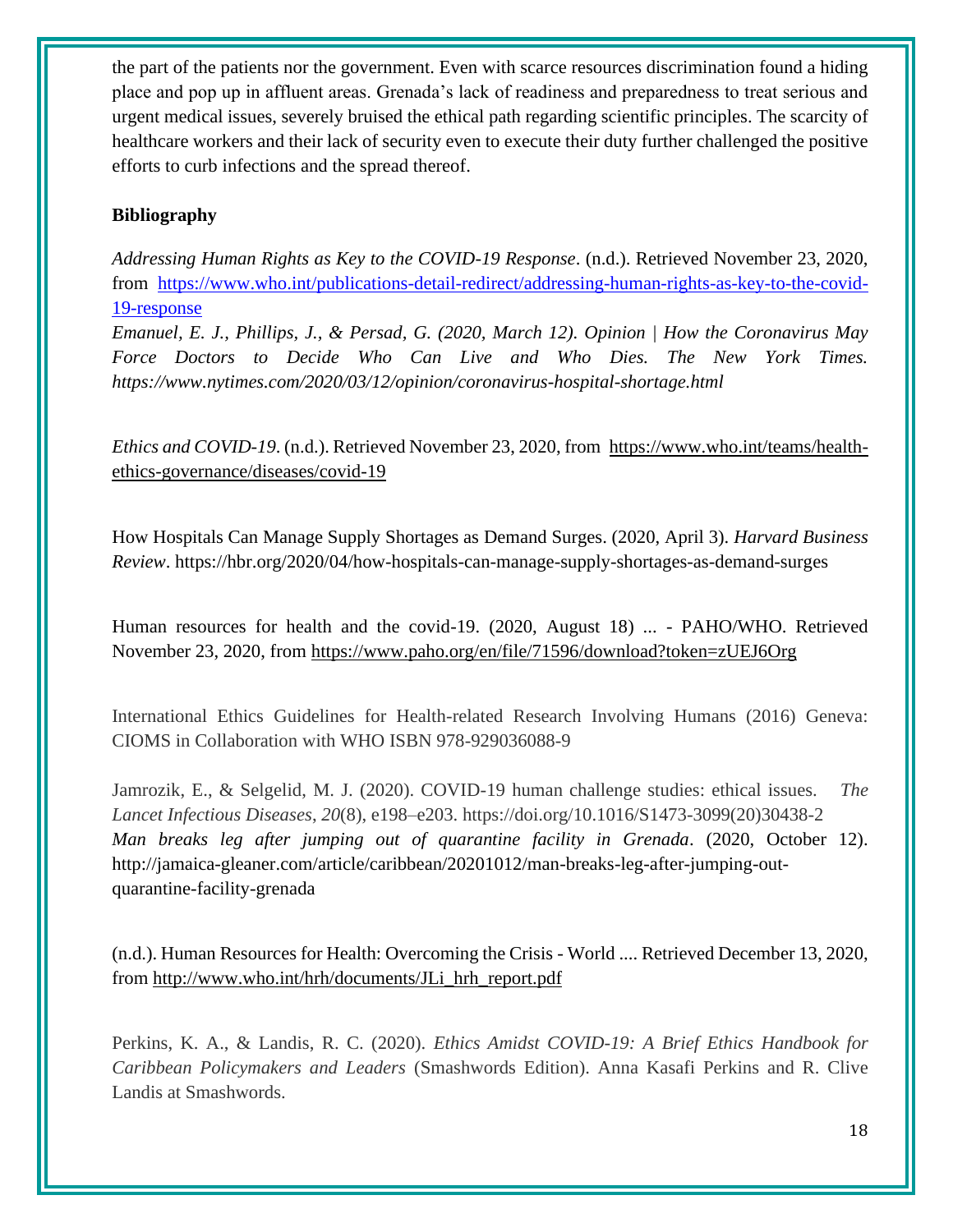*Thirty Grenadians quarantined due to COVID-19 violator*. (n.d.). Retrieved December 13, 2020, from [http://www.loopnewscaribbean.com/content/30-grenadians-quarantined-due-covid-19-violator](http://www.loopnewscaribbean.com/content/30-grenadians-quarantined-due-covid-19-violator%20(2017)  [\(2017,](http://www.loopnewscaribbean.com/content/30-grenadians-quarantined-due-covid-19-violator%20(2017) August 30). The Economics of Healthcare. Retrieved December 13, 2020, from [https://scholar.harvard.edu/files/mankiw/files/economics\\_of\\_healthcare.pdf](https://scholar.harvard.edu/files/mankiw/files/economics_of_healthcare.pdf)

## <span id="page-18-0"></span>**The Ethics of the COVID-19 Vaccine Distribution – Implications for St. Vincent and the Grenadines Shakel Henson BSc, MD, MPH, MSc, MSc, MSBioethics, FRSPH, FRSTMH.**

#### **Introduction**

Having first been identified in Wuhan, China in 2019, one year later, the Coronavirus Disease (COVID-19) has resulted in 71, 581, 532 confirmed cases and 1, 618, 374 confirmed deaths in 220 countries, areas or territories globally as of the  $15<sup>th</sup>$  December, 2020 (WHO, 2020a). In response to the significantly high morbidity and mortality rates, there has been rapid progress in its management. A COVID-19 vaccine is now available and distribution has already begun among the high-income countries (BBC, 2020). For a low- and middle-income country (LMIC), like St. Vincent and the Grenadines (SVG), there are concerns regarding the accessibility, availability and affordability of such a vaccine to a resource poor country. It is possible that there will be inequalities in the distribution of this COVID-19 vaccine, such that the ethical principle of justice is defied (WHO, 2020b).

#### **Situation in St. Vincent and the Grenadines**

St. Vincent and the Grenadines (SVG), an upper middle-income English-speaking Caribbean country, has fortunately recorded only 98 confirmed COVID-19 cases and 0 deaths up to the 15<sup>th</sup> December, 2020 (Worldometer, 2020). The Ministry of Health, Wellness and the Environment (MOHWE) of SVG has been working vigorously to protect the Vincentian public and to best educate them on the ways in which the spread of the novel coronavirus, severe acute respiratory syndrome coronavirus 2 (SARS-CoV-2), can be minimised (MOHWE, 2020). Despite the success achieved in controlling COVID-19 in SVG, receiving the COVID-19 vaccine will likely be beneficial to the citizens of this country, especially those who are most vulnerable.

It may be argued that concerns regarding the safety and efficacy of this vaccine are likely to surface. If the aforementioned happens, these concerns will be valid as every citizen deserves to have their voices heard and their autonomy respected. Despite this, however, there may be justifications for mandatory vaccination as the common good ought to take precedence over individual autonomy in this grave public health issue.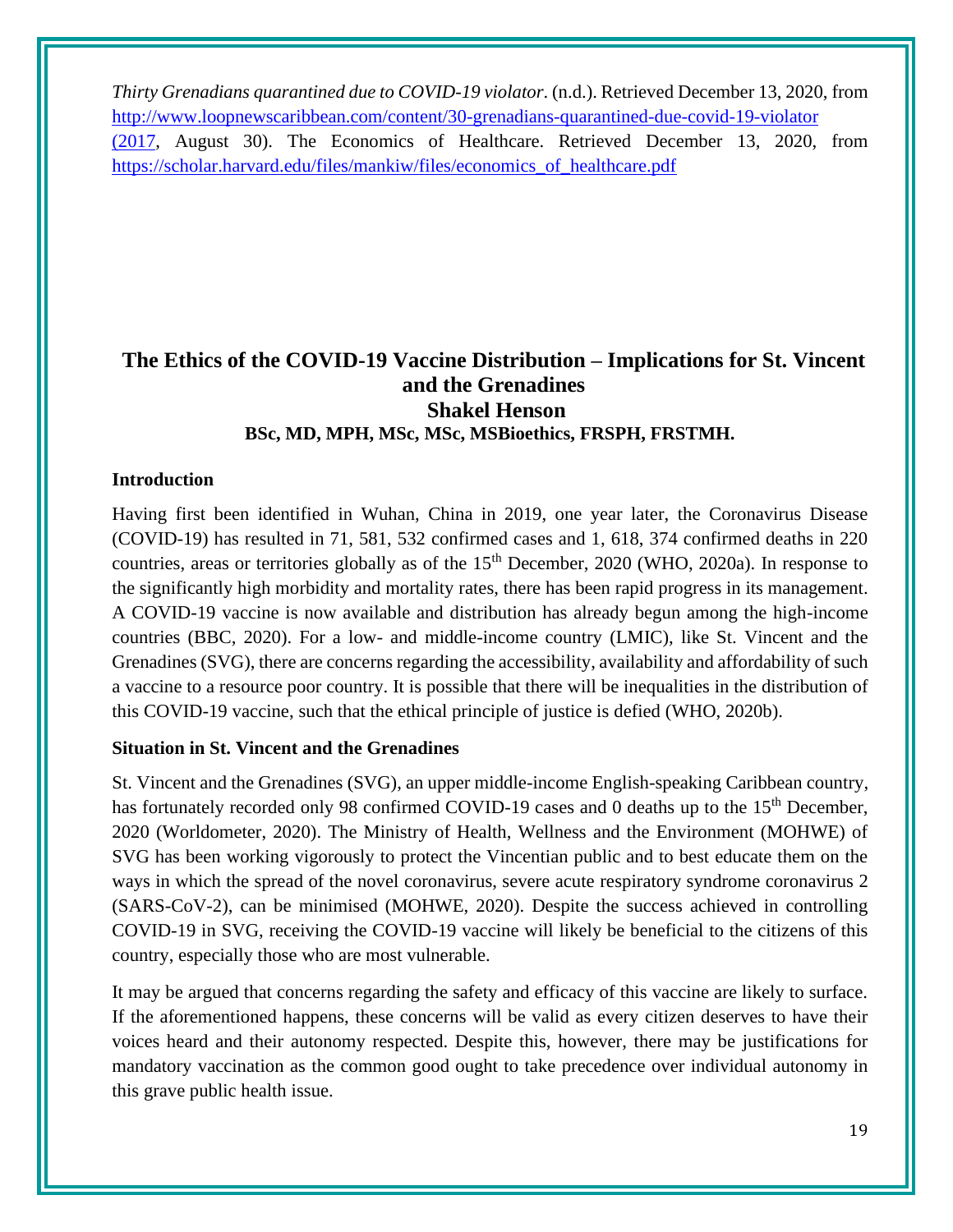Given the nature of COVID-19, mandatory vaccination may be required to achieve herd immunity and to prevent harm to others (Savulescu, 2020). Some individuals, like those who are immunocompromised, will be unable to receive the COVID-19 vaccine. Mandatory vaccination of the rest of the population will thus be protective of the public's health. Undoubtedly, such protection is essential at this time of great threat to public health by a deadly infectious disease, COVID-19. The COVID-19 vaccine must, however, be safe and effective (Savulescu, 2020). If it is not, this will be detrimental to the health of citizens who will likely lose trust in a system that is expected to safeguard them. It is therefore the duty of the decision-makers to protect the public and minimise the harmful effects of COVID-19. Part of this obligation to safeguard the public ought to involve weighing of the risks and benefits that are associated with this COVID-19 vaccine, which was developed expeditiously for a disease that the world had no prior knowledge of.

The MOHWE must do their research on the COVID-19 vaccine; continue their educational campaign; and ensure that citizens are fully informed of the risks and benefits of taking this vaccine. Each citizen has a right to life and health (UN, 1948) so the threat posed to public health by COVID-19 warrants an intervention that will optimally protect life and health. It is therefore the responsibility of the Vincentian decision-makers, policy makers and public health officials to ensure that the citizens of SVG are adequately educated on the effects of COVID-19 on one's health as well as the safety and efficacy of the COVID-19 vaccine. This will help competent individuals to make truly informed decisions about taking the vaccine. They will also be better able to assume behaviours that will not only benefit them but also their neighbours, fellow Vincentians. With a positive attitude, appropriate behaviours and better understanding of the implications of their actions on the public's health, mandatory vaccination may not be required (WHO, 2020c). Vincentians may willingly volunteer to receive the COVID-19 vaccine, once it is safe, out of pure altruism. This will contribute to the common good. A potential issue, however, would be a low response rate. If an inadequate number of individuals receive the COVID-19 vaccine, this would not be sufficient to achieve herd immunity and protect the public's health.

Although there may be a delay in SVG and other LMICs receiving this COVID-19 vaccine for distribution among their citizens, that time period prior to the vaccine's arrival can be used to each country's advantage. It should be a period of verification, education and reassurance. Additionally, it ought to be a time for the decision-makers to consider factors like affordability of the COVID-19 vaccine, mandatory versus voluntary vaccination, herd immunity, allocation of the COVID-19 vaccine, vulnerability of citizens and adherence to the ethical principle of non-maleficence such that both individual rights and the common good are safeguarded (WHO, 2020c). Effective resolution of this multifaceted challenge will benefit from the inputs of a multidisciplinary team, which should include an ethicist.

#### **Conclusion**

Fears and anxiety levels are expected to heighten during this period of global distribution of the recently available COVID-19 vaccine. Promoting rational thinking and behaviour among the public at this time would be necessary to ensure public safety and protection as the world continues to battle this newly emerging and deadly infectious disease, COVID-19. Issues related to justice and fairness in the distribution and allocation of the COVID-19 vaccine are likely to affect LMICs, such as SVG.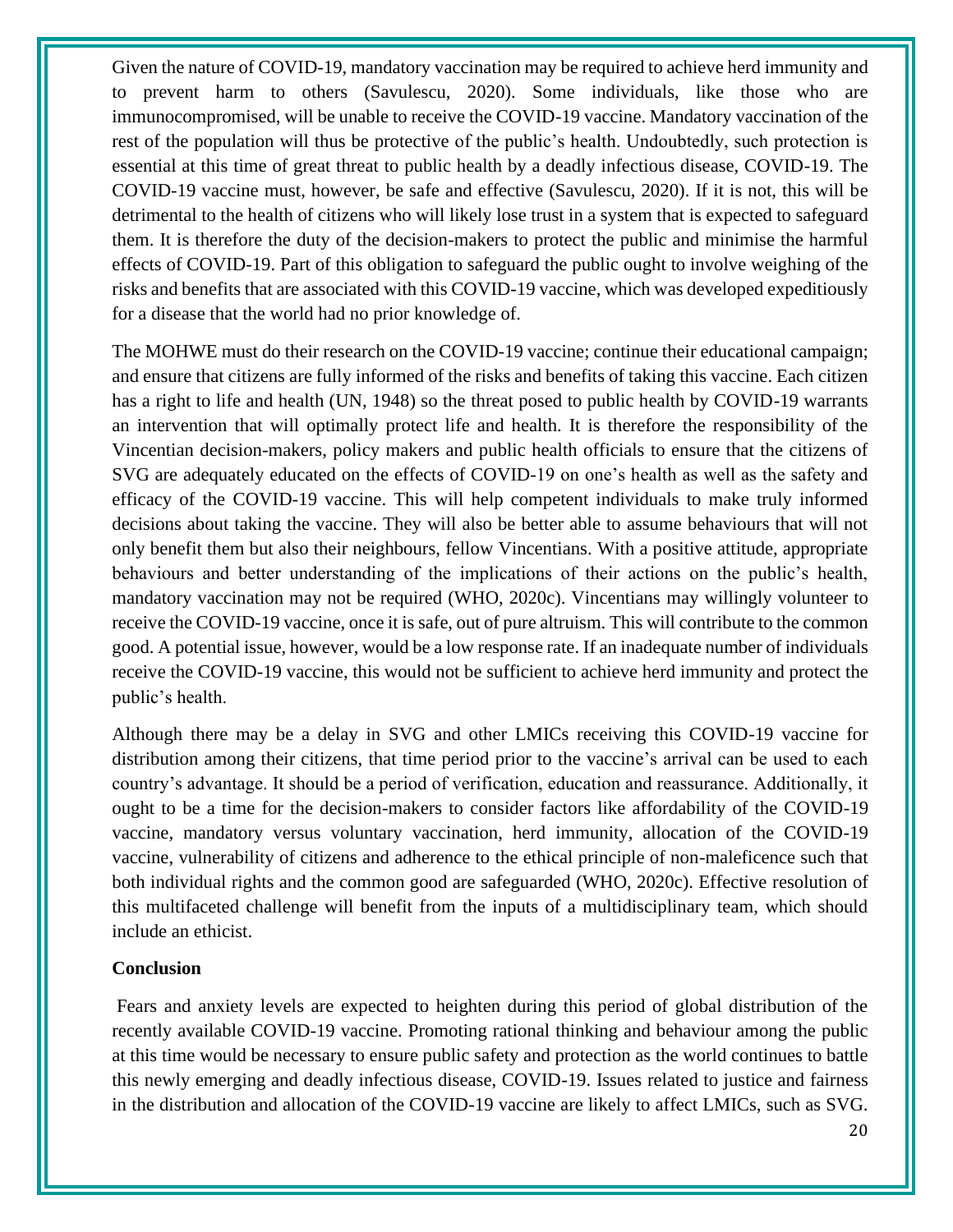Amidst these injustices, however, over which there will possibly be little control, it will be worthwhile for LMICs to support the ethical principles of justice, beneficence, non-maleficence and respect for autonomy. Ultimately, the decision-makers have a responsibility to act in a manner that will be in the best interest of citizens and therefore endorses the common good.

#### **References:**

BBC(2020)*Covid-19: First vaccine given in US as roll-out begins* [Online]. 14th December. Available from: [https://www.bbc.com/news/world-us-canada-55305720.](https://www.bbc.com/news/world-us-canada-55305720)

MOHWE - MINISTRY OF HEALTH, WELLNESS AND THE ENVIRONMENT (2020) *Covid-19 information* [Online]. Kingstown, Ministry of Health, Government of St. Vincent and the Grenadines. Available from: [http://health.gov.vc/health/index.php/covid-19-information.](http://health.gov.vc/health/index.php/covid-19-information)

SAVULESCU, J. (2020) Good reasons to vaccinate: mandatory or payment for risk? Journal of Medical Ethics. [Online]. Available from: [https://jme.bmj.com/content/early/2020/11/09/medethics-](https://jme.bmj.com/content/early/2020/11/09/medethics-2020-106821)[2020-106821.](https://jme.bmj.com/content/early/2020/11/09/medethics-2020-106821)

UNITED NATIONS (1948) *Universal Declaration of Human Rights* [Online]. United Nations. Available from: [https://www.un.org/en/universal-declaration-human-rights/.](https://www.un.org/en/universal-declaration-human-rights/)

WHO - WORLD HEALTH ORGANIZATION (2020a) *Coronavirus Disease (COVID-19) Pandemic* [Online]. Geneva, World Health Organization. Available from: [https://www.who.int/emergencies/diseases/novel-coronavirus-2019?gclid=Cj0KCQiA2uH-](https://www.who.int/emergencies/diseases/novel-coronavirus-2019?gclid=Cj0KCQiA2uH-BRCCARIsAEeef3lVuolKoKfnUit7MIyfoTyZRXsu9Nr9oQzViVFzOI9R7F2x8XastfYaAkT6EALw_wcB)[BRCCARIsAEeef3lVuolKoKfnUit7MIyfoTyZRXsu9Nr9oQzViVFzOI9R7F2x8XastfYaAkT6EAL](https://www.who.int/emergencies/diseases/novel-coronavirus-2019?gclid=Cj0KCQiA2uH-BRCCARIsAEeef3lVuolKoKfnUit7MIyfoTyZRXsu9Nr9oQzViVFzOI9R7F2x8XastfYaAkT6EALw_wcB) [w\\_wcB.](https://www.who.int/emergencies/diseases/novel-coronavirus-2019?gclid=Cj0KCQiA2uH-BRCCARIsAEeef3lVuolKoKfnUit7MIyfoTyZRXsu9Nr9oQzViVFzOI9R7F2x8XastfYaAkT6EALw_wcB)

WHO - WORLD HEALTH ORGANIZATION (2020b) *Coronavirus Disease (COVID-19): Vaccine access and allocation* [Online]. Geneva, World Health Organization. Available from: [https://www.who.int/news-room/q-a-detail/coronavirus-disease-\(covid-19\)-vaccine-access](https://www.who.int/news-room/q-a-detail/coronavirus-disease-(covid-19)-vaccine-access-and-allocation)[and-allocation.](https://www.who.int/news-room/q-a-detail/coronavirus-disease-(covid-19)-vaccine-access-and-allocation)

WHO - WORLD HEALTH ORGANIZATION (2020c) *The Public Health Emergency caused by the COVID-19 Pandemic – Relevant Ethical Issues* [Online]. Geneva, World Health Organization. Available from: [https://www.who.int/ethics/topics/outbreaks-emergencies/Statement-CNECV-](https://www.who.int/ethics/topics/outbreaks-emergencies/Statement-CNECV-Covid19_Key-Considerations.pdf?ua=1)[Covid19\\_Key-Considerations.pdf?ua=1.](https://www.who.int/ethics/topics/outbreaks-emergencies/Statement-CNECV-Covid19_Key-Considerations.pdf?ua=1)

WORLDOMETER (2020) *Saint Vincent and the Grenadines* [Online]. 15th December. Available from: [https://www.worldometers.info/coronavirus/country/saint-vincent-and-the-grenadines/.](https://www.worldometers.info/coronavirus/country/saint-vincent-and-the-grenadines/)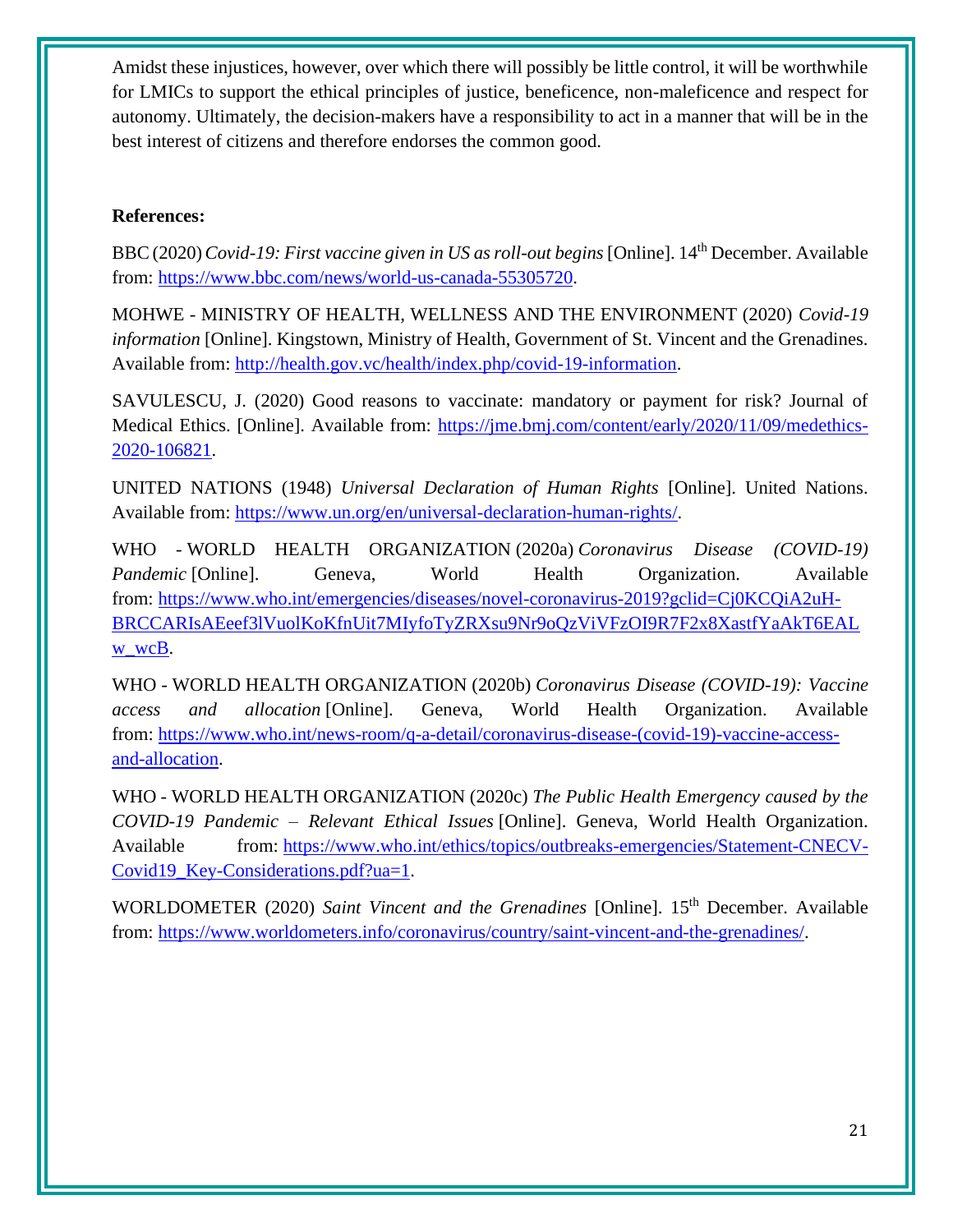## **LETTER TO MEMBERS**

#### <span id="page-21-0"></span>**Derrick Aarons – Founding President MB.BS.(UWI), M.Sc.(Bioethics), Ph.D.(McGill)**

#### <span id="page-21-1"></span>Dear BSEC members,

As we are about to go into the 2020 Elections for a new Executive to guide our Society over the next 2 years, since I had the great honour of being the founding President of our bioethics fraternity, I thought it would be timely to share what our 'founding fathers' had hoped for, the challenges we foresaw, and the aspirations to be realized.

It seems like eons ago, in 2005, that a 'steering committee' was established and which held meetings over an 8-month period to spearhead the formation of the Bioethics Society of the English-speaking Caribbean, (BSEC). That committee, chaired by Prof. Ralph Robinson of the Dept. of Life Sciences, UWI, Mona, Jamaica, had multi-disciplinary representation, with persons like BSEC past President Prof. Cheryl Macpherson, currently Professor of Bioethics at St. George's University in Grenada; inaugural BSEC Treasurer, Prof. Donald Simeon, current Director of Research and Graduate Studies at the UWI, St. Augustine, Trinidad & Tobago; Dr. Eileen Boxill, QC, former Director of Legal Reform at the Ministry of Justice in Jamaica, who led the formulation of our Constitution; Dr. Grace Charran, current BSEC Vice-President, retired Lecturer of the Dept. of Life Sciences, UWI, Trinidad & Tobago, and current Vice-Chair of the UNESCO World Commission on the Ethics of Scientific Knowledge and Technology (COMEST); and Dr. Tony Frankson, retired Lecturer at the UWI, Bahamas School of Clinical Medicine & Research.

With the official launch of BSEC in May 2006, it was our hope that not only would we grow continually with members from all across the Caribbean who had an interest in the 'aims and objectives' of bioethics, but would also perform an advocacy role for the development of ethical policies in health care and research across our countries of the Caribbean. We also dreamed that one day we would facilitate training in bioethics, initially as a post-graduate certificate, and eventually as a Masters in Bioethics!

It is with much pleasure that our 'founding fathers' can say that all the above have been achieved, and more!!

However, some of the challenges we foresaw still remain with us. We were challenged to keep members interested in the 'cause' of bioethics, and so sought to host a Bioethics Forum every year, commencing in 2007. The plan was to host it in a different Caribbean country each year, with particular themes in bioethics specifically chosen by the host country that were relevant to them. With